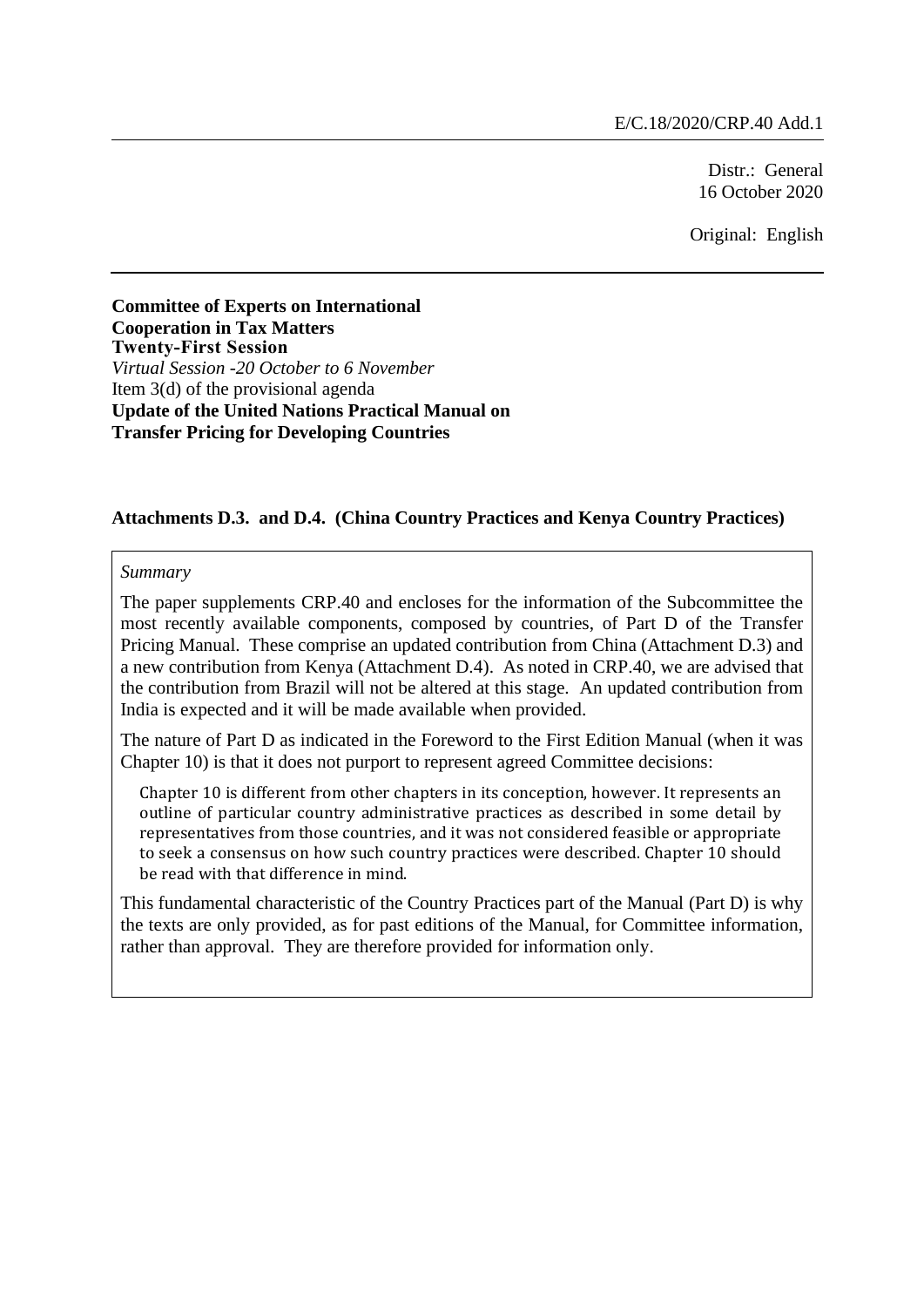# **CHINA: COUNTRY PRACTICE<sup>1</sup> Transfer Pricing Opportunities and Challenges for Developing Countries in the Post-BEPS Era**

#### **1. Introduction**

1.1. On 5 October 2015, the Organization of Economic Cooperation and Development (OECD) published 15 final reports and an explanatory statement on the Base Erosion and Profit Shifting (BEPS) project. After an intensive two-year process, the international tax reform mandated by the G20 leaders and coordinated by the OECD has finally come to fruition. The post-BEPS era focusing on the implementation of the BEPS outcomes was ushered in. One thing that made this reform different from the previous ones is the involvement of many developing countries in both the early stage when the various measures were developed and the later implementation phase. Voice of the developing countries has started to be heard by the global community when international tax policies were made. This unprecedented event has provided the developing countries with an opportunity to begin at the same starting line as their developed counterparts. However, the opportunity comes with challenges. Having the right to speak does not necessarily mean being ready to speak. Getting involved is far from being able to lead. After all, it is imperative that the developing countries continue to build capacity in tax administration to get more ready to speak and lead.

1.2. As a G20 member, the world's major economy and the largest developing country, China has been actively involved with the BEPS project since 2013. The State Taxation Administration ("STA") has endeavored to attend every relevant BEPS meeting, trace the progress of the project, research on many topics such as intangibles for transfer pricing purposes and comparability analysis. In the process, the STA has provided China's position on various issues like location specific advantages ("LSAs"), exploitation of intangibles, and application of profit split method. During the post-BEPS phase, China values the outcomes of BEPS project and has adopted some of them into domestic legislations. China welcomes OECD's effort to build the Inclusive Framework by inviting more jurisdictions especially the developing countries to commit to the follow-up work including further research on specific areas as well as implementation accompanied by review and monitoring. This will lead to enhanced coordination and cooperation across the globe. On the other hand, China calls for more respect to jurisdictions' sovereignty during the review and monitoring process. Given the nature of developing countries, more flexibility is also essential for them to play on the level field with developed countries. A fair and equitable international tax system that benefits all the participants can only be built if the jurisdictions remain autonomous and informed even though they are subject to review. As the G20 leaders' communiqué at Hangzhou summit pointed out, all the members "will continue the support

<sup>&</sup>lt;sup>1</sup> Contributed by the State Taxation Administration of People's Republic of China.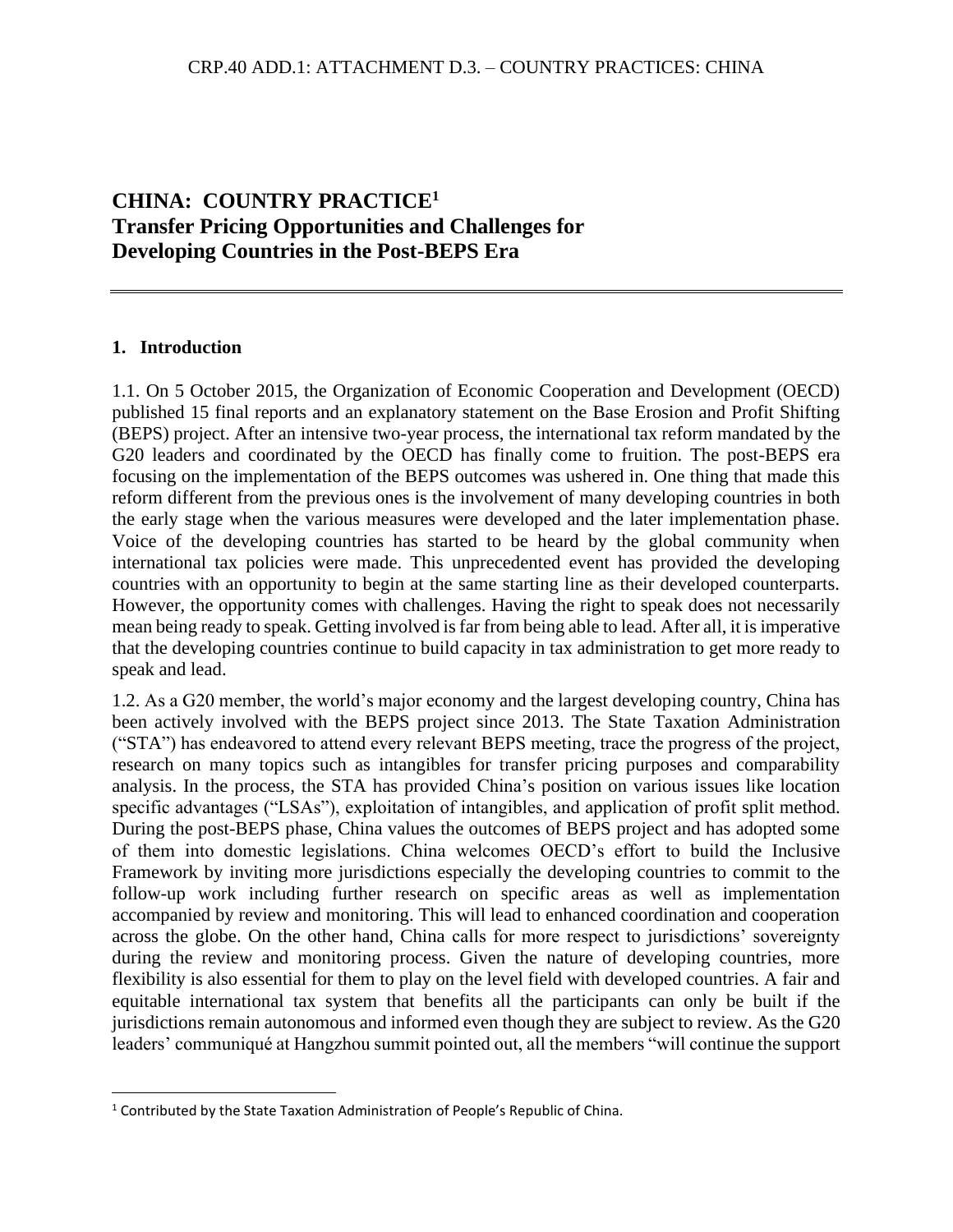for international tax cooperation to achieve a globally fair and modern international tax system and to foster growth".

1.3. Transfer pricing is a weighty component of the international tax reform as 10 of the 15 action plans relate to it. The BEPS project was set to tackle the epidemic situation where profits had been left untaxed because multinational enterprises ("MNEs") had managed to shift the income to notax or low-tax jurisdictions. Historically, transfer pricing administration had been focusing on dealing with how to allocate taxing rights between jurisdictions and preventing/eliminating double taxation under mutual agreement procedures ("MAP"). The priority of the ongoing international tax reform, however, was to address double non-taxation where MNEs paid no taxes or less than their fair share of taxes in jurisdictions with well-established corporate income tax regimes. The support shown by more than 100 countries and regions for the BEPS project suggests that this common goal was able to rally interested tax jurisdictions including both developed and developing countries to work together. Yet some important questions remain unanswered. For example, has the project resolved all the differences developed and developing countries have in transfer pricing? Or, have the international tax rules become fairer and less biased as the result of the reform? Thanks to the concerted efforts by developed and developing countries in combating tax avoidance, the reform now needs to reconsider the classic transfer pricing question of how to allocate profits retrieved from the tax havens. The rules need to be fair and clear on who creates value and how the profits should be allocated between countries. The overarching principle of the BEPS project that the profits should be taxed where economic activities occur and value is created has guided jurisdictions to develop measures to counter tax avoidance in tax havens. That being said, developing countries need more specific rules and practical guidance on important issues such as how to determine the places of economic activities and value creation, how to allocate the profits retrieved from the tax havens between countries with corporate income tax system, how to divide the pie between countries both of which are the places of economic activities and value creation, and above all, how to apply arm's length principle in transfer pricing legislation and practice. This is where the United Nations Practical Manuel on Transfer Pricing for Developing Countries (hereafter referred to as "UN Practical Manuel on Transfer Pricing") comes in handy.

Amongst the 15 Action Items of the BEPS Project, Action 1 drew a lot of attention. However, the 2015 Final Report failed to deliver a solution to the broader tax challenges raised by the digitalization of economy. Since then, member states of the Inclusive Framework, including China, have been working together towards reaching a consensus-based solution. As the solution is still under development, how it will interact with the existing international tax rules, and how it will affect the post-BEPS international tax landscape shaped by the other 14 Action Items is remained to be seen. Nonetheless, developing countries need to be prepared for the new challenges and opportunities that this change will bring about, including in the area of transfer pricing.

## **2. 1 Part One: Recent Developments in China Transfer Pricing Practice**

2.1.1 The transfer pricing tax regime was first introduced in China in 1991. Over the past 3decades, the Chinese tax administration has been exploring ways to improve the transfer pricing administration and have made significant improvements over the last 10 years. Drawing from practical experience and international best practices, the Chinese tax administration was able to establish a well-rounded transfer pricing tax regime that includes legal framework, practical guidance, administrative process and operational mechanism. Dedicated transfer pricing teams were also trained and deployed at various levels of tax offices. With the view to stopping profit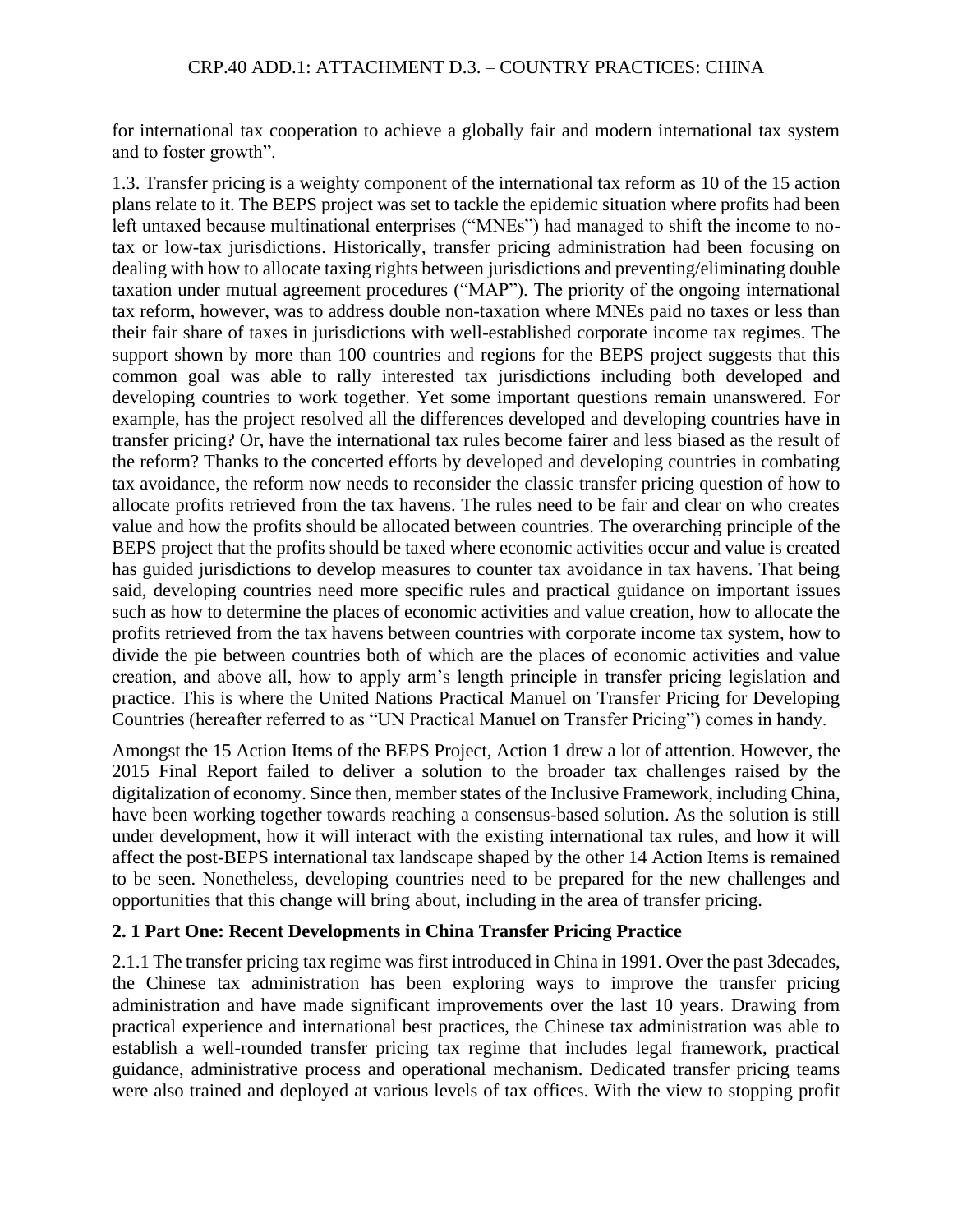shifting and protecting China's taxing right, the Chinese tax administration also recognizes that it is important to respect facts and data in any transfer pricing analysis.

2.1.2 Transfer pricing administration has been put at the center of STA's anti-avoidance work agenda in the recent years. Recognizing that preventative measures are as important as transfer pricing audits, the STA has built a three-pronged tax avoidance prevention and control system with consistent and standardized approach for administration, service and investigation. It is important that tax avoidance prevention should run parallel to transfer pricing investigations. Ways to prevent taxpayers from evading tax obligation include strengthened tax administration and improved taxpayer service. Investigations are only used as deterrence to foster taxpayer voluntary compliance. Moreover, different measures were taken to build a three-pronged tax avoidance prevention and control system. The first aspect of the three-pronged system is administration. A tracking system was put in place to monitor the profits of foreign MNEs operating in China. Chinese tax administration has put extra emphasis on routine review of related party filings and contemporaneous transfer pricing documentation. Follow-up monitoring subsequent to transfer pricing audits was implemented to encourage taxpayers to ensure their profitability is in line with the arm's length principle. As to the second prong, service, seminars and trainings were provided to inform taxpayers of the latest tax regulations and policies. Double taxation was prevented (eliminated) through unilateral/bilateral APAs and resolution of MAP cases. With regard to the last aspect, investigation, both isolated and coordinated anti-avoidance audits were carried out to act as deterrence to regulate the profitability of individual companies or particular industries. Above all, the tax offices across the country have coordinated their actions to ensure that both domestic laws and international policies were followed in a consistent and standardized manner. As a result, inconsistency due to different work procedures was reduced to the minimal. The developments in China's transfer pricing administration can be therefore summarized in the following 8 aspects.

## **2.2. Domestic Legislation and Practical Guidance**

2.2.1. Legislation always comes first in transfer pricing. The Tax Collection and Administration Law and its Implementation Regulations and the Enterprise Income Tax Law and its Implementation Regulations and Individual Income Tax Law all contain clauses on transfer pricing. The first time that China introduced a comprehensive anti-avoidance regime into the legislation was through the "Special Tax Adjustment" provision in Chapter 6 of the Enterprise Income Tax Law and its Implementation Regulations in 2008. Not only did this chapter include provisions on transfer pricing and APA with which China had more experience but also clauses on cost sharing agreement, thin capitalization, control foreign companies, general anti-avoidance rule and the levy of interest as a result of transfer pricing adjustments for which China had to draw on international experience. In January 2009, the STA released the Implementation Measures of Special Tax Adjustments (Trial Version) (more commonly known as the "Circular 2"). It had since served as the practical guidance for China's transfer pricing, and in broader scope, the antiavoidance administration. and provided the legal basis for tax administration's assessments and taxpayer compliance. In August 2018, transfer pricing rules, controlled foreign corporations rules, and general anti-avoidance rules were introduced into the newly revised Individual Income Tax law. Starting from 2016, STA has released a series of regulations to revise and update the Circular 2. Firstly, the Public Notice on Matters Regarding Refining the Filing of Related Party Transactions and Administration of Contemporaneous Transfer Pricing Documentation (Public Notice of the STA [2016] 42, hereafter referred to as the "Public Notice No. 42") was put into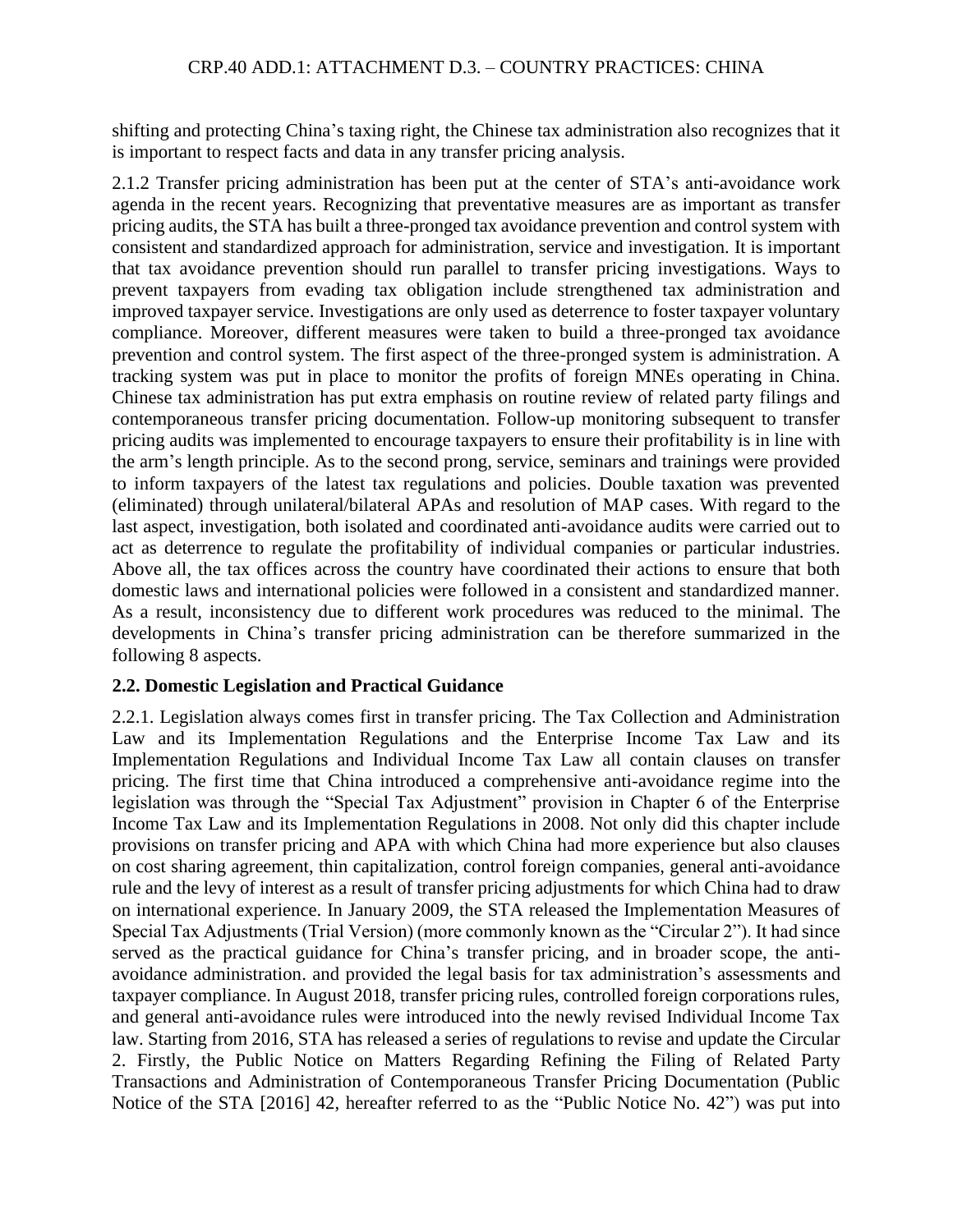effect in June 2016. As set out in the BEPS Action 13, Public Notice No. 42 has adopted clauses to require qualified taxpayers to file Country-by-Country reports in China. Public Notice on Matters Regarding Enhancing the Administration of Advance Pricing Arrangements (Public Notice of the State Administration of Taxation [2016] 64, hereafter referred to as "Public Notice No. 64") was then released to provide more detailed guidance on the APA process. The release of Public Notice of the State Administration of Taxation on Issuing the"Administrative Measures of Special Tax Investigation and Adjustment and Mutual Agreement Procedure"(Public Notice of the State Administration of Taxation [2017] 6, hereafter referred to as the "Public Notice No. 6") replaced the procedural guidance relating to transfer pricing as set out in the Circular 2.

#### **2.3. Centralized Approval System to Assure Consistency and Standardization**

2.3.1. There are more than 720,000 tax officials and 36 provincial level tax offices in China. It is paramount for a big country like China to be consistent and standardized in law enforcement especially when it comes to transfer pricing administration. An MNE might set up 30 subsidiaries across China. Without a consistent standard, tax administrations from different areas may find disparate comparable sets and derive various profit levels for transfer pricing cases of similar nature. To prevent this from happening, the STA has put in place a national anti-avoidance system under which tax administrations are to report and obtain approval from the STA headquarters when they need to initiate or close an anti-avoidance (including transfer pricing) case since 2015. The reporting chain put in place to standardize the audit procedures, improve the quality of closed cases, strengthen audit efforts, and organize national coordinated investigation . In 2012, the STA released the "Internal Approval Procedures for Substantial Special Tax Adjustment Cases (Trial Version) (Guoshuifa [2012]16) (hereafter referred to as the "Internal Approval Procedures") to streamline procedures including related party filing review, contemporaneous transfer pricing documentation analysis, high-risk taxpayer identification, case initiation, audit and analysis, case closing, and follow-up taxpayer monitoring and tracking subsequent to an audit. As required by the "Internal Approval Procedures, a three-level transfer pricing audit system was established. The system features collective decision and penal approval. First, for every audit case, the in-charge tax administration needs to set up special task team to conduct the investigation. Second, the task team needs to formulate the preliminary assessment and report it to the tax administration at provincial level whose specialist panel is responsible for approving the case. In addition, for a case qualified as a substantial case especially a case that requires national coordination, the STA headquarters needs to call upon a nation-wide expert panel to make the final decision on the case. In September 2016, the STA has released the Internal Procedures for Special Tax Adjustment (Shuizongfa [2016]137), in which the roles and responsibilities of tax administrations at different levels and the collective review and approval system were further clarified. This system has enabled the tax administrations of different areas to work in a manner that would ensure the consistency in the selection of transfer pricing method and the determination of appropriate profit levels. A unified work standard across the country was formed accordingly. The consistency has made tax assessments more effective as deterrence measures. Tax officials are better protected from risks in enforcing the law thanks to the internal control system built according to the "Internal Procedures for Special Tax Adjustment".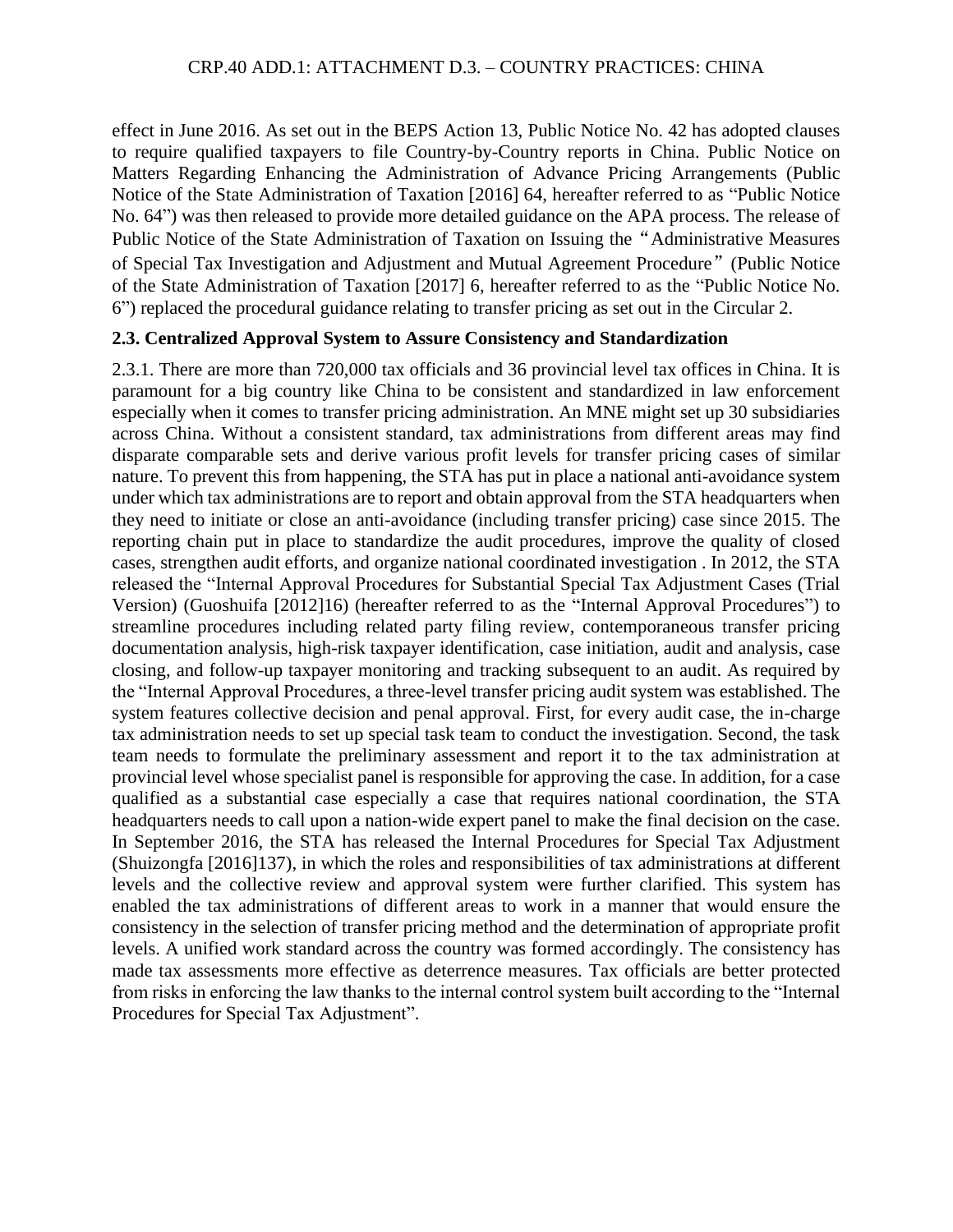#### **2.4. Monitor Profits of MNEs in China**

2.4.1. Transfer pricing administration needs to move up the line of defense. Prevention can be very effective in fostering taxpayer voluntary compliance with the arm's length principle and fulfilling tax obligation. Only when the taxpayers fail to be compliant the audits should be initiated. To better leverage the preventive effect, the STA has installed a monitoring system to track the profits of MNEs in China. The primary data sources are the annual corporate income tax returns and the accompanying related party filings. The information is compiled, compared and analyzed by year, industry, and geographical area. A monitoring system was designed to combine industry analysis with individual taxpayer screening. Tax administrations would receive alerts when the risks are identified. The history record and performance evaluation that the tax authorities have with a particular taxpayer can also be accessed in the system. In addition, by requiring taxpayers to prepare contemporaneous transfer pricing documentation and monitoring taxpayers in the followup years subsequent to the audits, taxpayers can better understand tax administrations' approach to transfer pricing administration.

#### **2.5. Intensify Audit Efforts**

2.5.1. Audit efforts for nationally coordinated cases that involve several companies in a same industry or multiple subsidiaries of a same MNE group was intensified to improve the quality of closed cases. Investigations should be carried out in a consistent and standardized manner so that inconsistent assessment simply because tax administrations have different ways to go about cases that involve companies in the same industry or subsidiaries of a same group can be avoided. The transfer pricing audits can therefore be more effective as a tax avoidance deterrence measure. In the past years, China has initiated several nationally coordinated audits targeting industries including shoe manufacturing, computer manufacturing, high speed road construction, retail stores and hotels and fast-moving consumer goods. Apart from being subject to the nationally coordinated audits, automobile sector, luxury goods industry and pharmaceutical companies were also being analyzed at the industry level. The "income approach" was developed and applied to multiple cases to address the challenges posed by transfer of equity and intangibles between related parties. The Chinese tax administration has attached great importance to several key industry sectors and been paying attention to possible base erosion transactions including outbound payments and transfer of equity. In the meantime, the use and transfer of intangibles, intra-group services, and financial transactions have gradually come to the fore of Chinese tax administration's work, which has contributed to the quantitative analysis of location specific advantage

The tax revenue contributed by the anti-avoidance work was RMB 679,000,000 in 2006 and RMB 64,634,000,000 in 2019. The number was more than 94 times higher with an annual increase rate of 41.97%. The revenue contribution from the administration measures was 56,872,000,000, whereas the revenue collected through the service measures was 2,719,000,000. And the rest was contributed by the audit adjustments.

## **2.6**.**APA Program and MAP Process**

2.6.1. China has in place a MAP mechanism to eliminate double taxation resulted from transfer pricing audits and a bilateral APA program to provide early certainty for cross-border taxpayers. Unilateral APAs can also be reached between the Chinese tax administration and the taxpayers. By the end of 2019, China has signed 76 bilateral APAs and 113 MAP agreements with 15 countries. During the negotiations, where appropriate, concepts such as value chain analysis and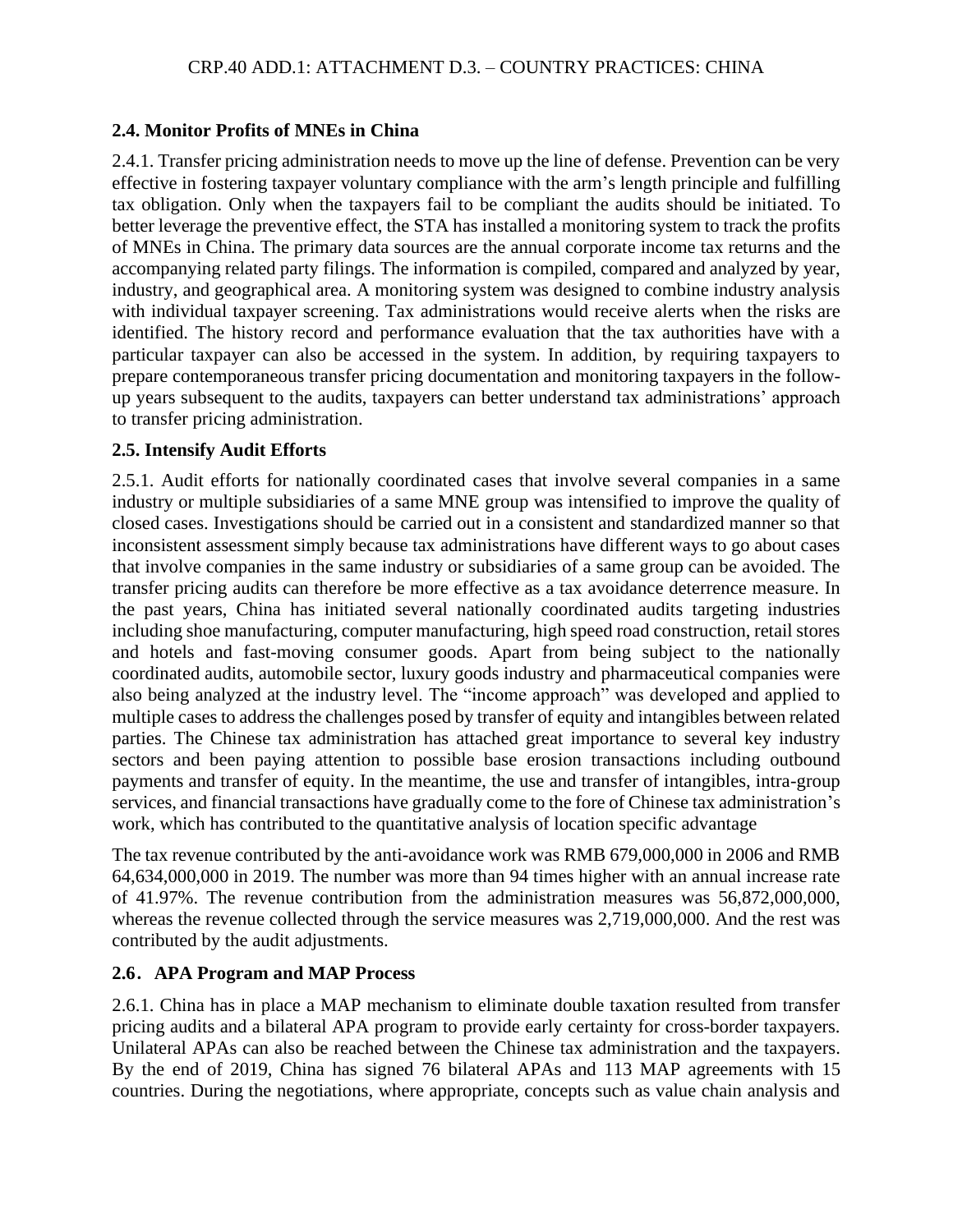factors contributing to value creation long held by the Chinese tax administration were discussed with and recognized by some treaty partners. In order to better inform the public of China's APA program, the STA started to release "China APA Annual Report" in 2010. So far 10 reports have been published on the OECD official website and met with well reception from the international community.

## **2.7. Expand Data Sources for Comparability Analysis**

2.7.1. Internal data extracted from corporate income tax returns and VAT refund database has played a primary role in identifying high-risk taxpayers. Meanwhile, external data obtained from National Bureau of Statistics, General Administration of Customs, State Administration of Foreign Exchange along with business information compiled in the National Database of Companies in Secondary Sector, Bureau van Dijk, Standard & Poor's Net Advantage was also put to good use in comparability analysis.

## **2.8. Enhance International Communication and Cooperation**

2.8.1. The STA has actively participated in meetings organized by the UN and the OECD. The STA has also presented China's position on important issues including intangibles, transfer pricing documentation and comparability analysis and brought in concepts like exploitation of intangibles, quantification of location specific factors, value contribution by decision execution that were later incorporated into the updated OECD Transfer Pricing Guidelines for Multinational Enterprises and Tax Administrations (hereafter referred to as "OECD Transfer Pricing Guidelines"). By taking opportunities to talk to tax officials from other countries as well as representatives from MNEs, the STA was able to foster mutual understanding with them. On top of that, the STA has always been willing to share China's experience in transfer pricing legislation and practice with other developing countries. Productive discussions on application of location savings and market premium in transfer pricing was generated in the process.

# **2.9. Build a Professional Transfer Pricing Team**

2.9.1. Building a dedicated transfer pricing team has always been the priority of the STA. Trainings on anti-avoidance has been conducted in various forms such as discussions on domestic legislation, peer-to-peer case sharing, seminars delivered by experts from the OECD as well as from other countries, special training sessions on difficult topics such astransfer pricing involving intangibles, financial service sector, and pharmaceutical industry. The combination of in-class training and onjob learning has yielded good results as evidenced by significant improvement in tax officials' professional capabilities. On the other hand, resources have been devoted to transfer pricing administration as well. Tax bureaus specialized in anti-avoidance work were set up in Beijing, Jiangsu province and Shenzhen. The purpose was to pool the local talents and let them focus on transfer pricing and other anti-avoidance work. In addition, in response to the increased workload related to transfer pricing audits and bilateral negotiation in the post-BEPS era, the STA has enhanced efforts in the training and development of talents for transfer pricing to ensure that sufficient resources and manpower is allocated to the work.

## **3. Part Two: China's Transfer Pricing Regime**

3.1. As provided by the Tax Collection and Administration Law, Enterprise Income Tax Law and the Individual Income Tax Law, the core of China's transfer pricing regime is the arm's length principle. Just like many countries in the world, China has made great efforts to uphold the arm's length principle despite many challenges encountered in the process. That being said, China's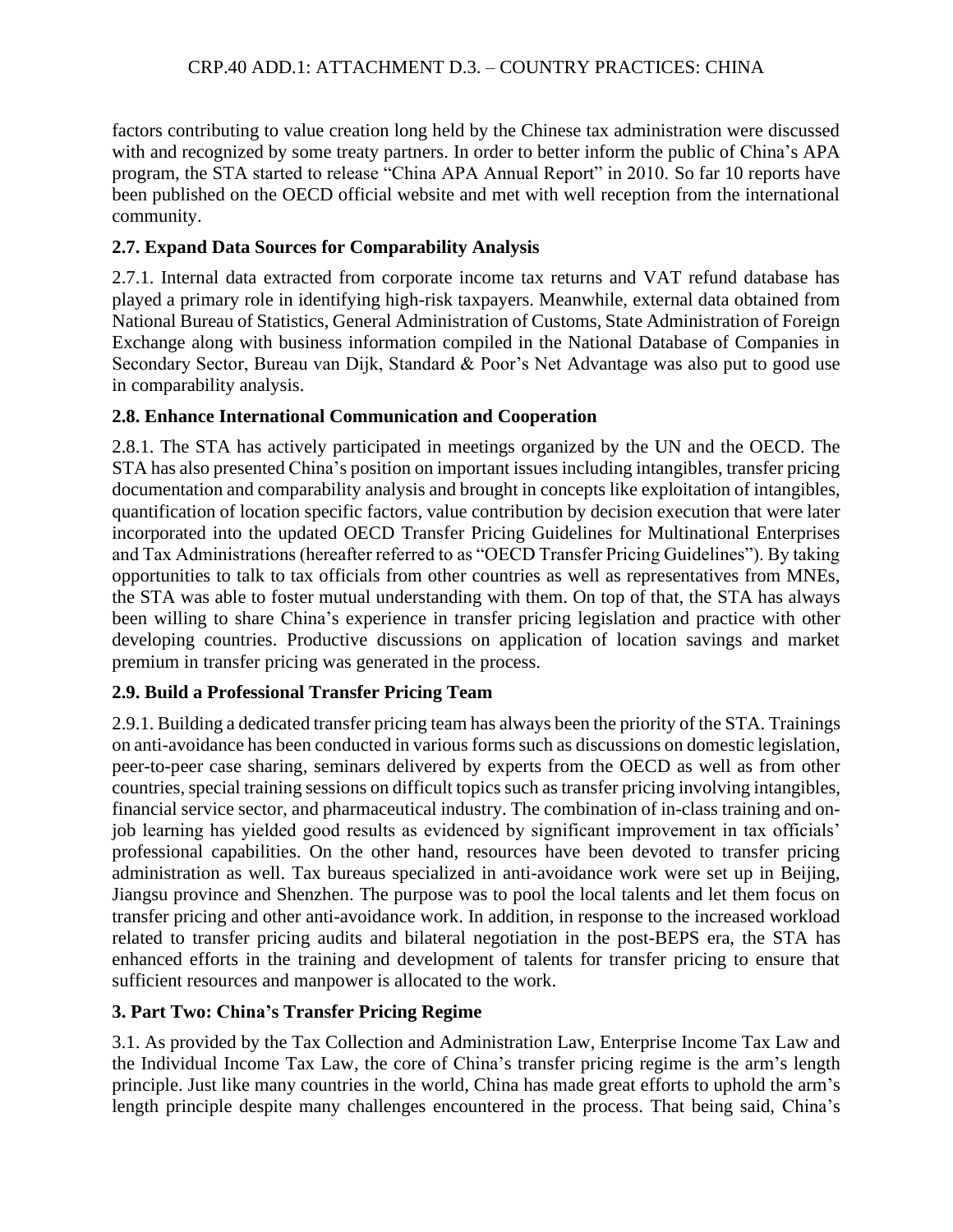transfer pricing regime has drawn on some other internationally recognized norms besides the arm's length principle. Transfer pricing is essentially an issue of allocation of taxing rights among countries which could lead to audit adjustment that could result in double taxation for an MNE group. Both the country that initiates the audit and the country in which the related party is resident should ensure that the treaty obligations to prevent and eliminate double taxation are implemented. In order to resolve double taxation, the two countries need to negotiate with each other. The agreement can only be reached if both the negotiating parties are looking at the same principles, rules and methods. Therefore, it is necessary to have a set of international rules on transfer pricing that are respected by all countries. However, the inherent disparity between countries cannot be overlooked. Countries may be subject to different domestic conditions or have unique tax regimes. Different stages of economic and social development might pose distinct challenges too. All these factors need to be taken into account when designing international rules. Both developed and developing countries can find the general rules to be fair and easier to accept if they reflect different needs and conditions of the countries. By the time this chapter is drafted, China has signed double taxation treaties with 108 countries and the number is only dwarfed by that of UK and France. In addition, China is the top destination for foreign investment in the meantime has the volume of outbound investment that is only second to the US. The extensive treaty network and ever-growing need for cross-border investment has prompted China to engage in bilateral treaty negotiation with many countries. The situation dictates China to follow international standards in dealing with transfer pricing or other international taxation issues. The fast economic and social development for the past 40 years has also made China one of a kind. The uniqueness shows in China's transfer pricing area as well. This is why China needs to strike a balance between conforming to international conventions while being able to deal with some unique issues for transfer pricing purposes.

## **3.2. Related Party Filing**

3.2.1. Article 43 of the "Enterprise Income Tax Law" stipulates that taxpayers need to attach related party transaction report to their annual corporate income tax returns. Both resident and nonresident taxpayers required to file annual corporate income tax returns shall submit related-party filings. Public Notice No. 42 added some forms, including the forms for country-by-country (CbC) reporting, to the original "Annual Reporting Forms for Related Party Transactions" and making them 19 altogether. Aside from filling the 6 forms for CbC reporting (3 in Chinese and 3 in English), companies should report related party transactions incurred by type (i.e., tangibles, intangibles, financial assets, intra-group financing, service provision, etc.). According to the Public Notice No. 42, Chinese Tax resident enterprises that fall into any of the following two categories shall file the CbC report: (1) The resident enterprise is the ultimate holding company of a MNE group having total consolidated group revenue of more than 5.5 billion RMB during the fiscal year immediately preceding the reporting fiscal year as reflected in its consolidated financial statements for such preceding fiscal year. (2) The resident enterprise has been appointed by the MNE group to file the CbC report. The introduction of CbC report filing obligation set out by Public Notice No. 42 was one of the measures taken by China to implement the 4 minimum standards of the BEPS project.

## **3.3. Related Party Relationships**

3.3.1. The existence of related party relationships is the prerequisite for related party filing and the basis for tax administration's transfer pricing adjustments. Article 109 of the Implementation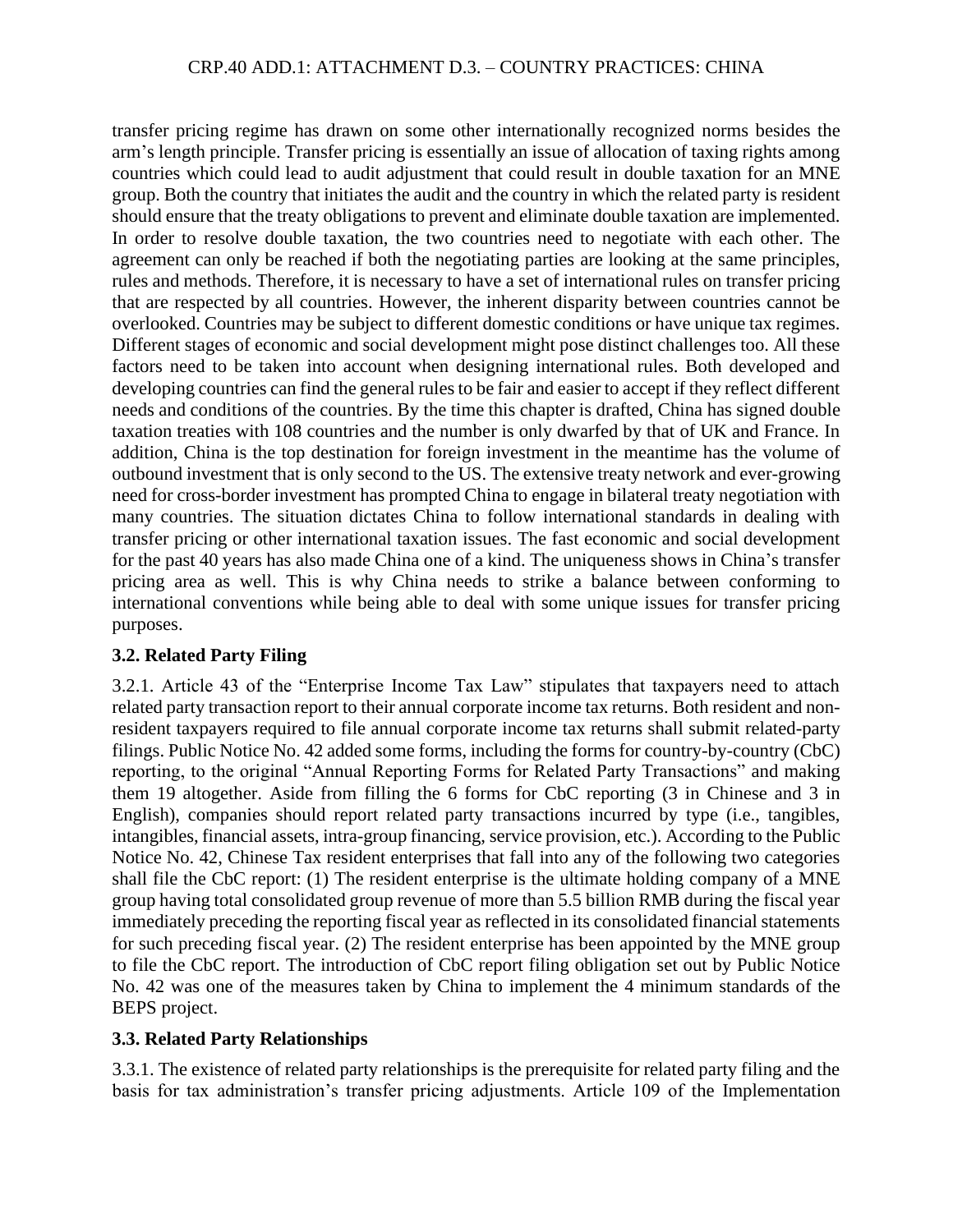Regulations for the Enterprise Income Tax Law provides that the related party relationship refers to direct or indirect control relationship with respect to capital, business operation, purchases and sales. The definition was exemplified in Public Notice No. 42 which provides for 7 types of related party relationships. For example, 25% shareholding is the ownership threshold to constitute the related party relationship.

## **3.4. Contemporaneous Transfer Pricing Documentation Requirements**

3.4.1. Chinese corporate taxpayers are required by the law to prepare contemporaneous transfer pricing documentation by tax year and submit it when requested by the tax administration. Contemporaneous transfer pricing documentation may include master file, local file and special issue file. Any enterprise that meets one of the following criteria shall prepare a master file : (1) The enterprise that has incurred cross-border related party transactions during the tax year concerned, and the MNE group to which the ultimate holding company which consolidates the enterprise belongs has prepared a master file. (2) The annual total amount of the enterprise's related party transactions exceeds RMB 1 billion. The master file is to provide an overview of the global business operations of the MNE group to which the ultimate holding company belongs. Different from the recommended legislation template set out in the BEPS Action 13 report, the master file submitted to Chinese tax administration also needs to include (1) A description of business restructurings, industrial restructurings, transfers of functions, risks or assets occurred within the group during the fiscal year; (2) functions, risks, assets and personnel of principle research and development facilities; (3) Name and location of the constituent entity that files the CbC report for the MNE group; and (4) a list of the MNE group's existing unilateral advance pricing agreements, bilateral APAs. Any enterprise that meets one of the following criteria during the fiscal year shall prepare a local file: (1) The annual related party transfer of tangible asset exceeds RMB 200 million (for toll manufacturing transaction, the amount is calculated using the import/export customs declaration prices); (2) the annual related party transfer of financial assets exceeds RMB 100 million; (3) The annual related party transfer of intangibles exceeds RMB 100 million; (4) the annual total amount of other related party transactions exceeds RMB 40 million. In addition to what is required in the Action 13 report, taxpayers need to provide (1) value chain analysis that notes the measurement and attribution of value creation contributed by location specific factors; (2) information on outbound investment; (3) information on related party equity transfer; and (4) information on provision/receipt of related party service. Also, Public Notice No. 42 has set out detailed filing requirements for the description of business, related party, and related party transactions of local entities. Furthermore, taxpayers need to describe local entities' contribution to the group's overall profit or residual profit regardless of the transfer pricing method selected. Aside from the master file and local file, Chinese taxpayers need to prepare special issue file as part of their contemporaneous transfer pricing documentation if certain criteria are met. Special issue files include report on cost sharing agreements and thin capitalization. An enterprise that is a party toa cost sharing agreement shall prepare a special issue file. Similarly, an enterprise with a related party debt-to-equity ratio exceeding the prescribed threshold shall prepare a special issue file.

# **3.5. Transfer Pricing Audits**

3.5.1. Chinese taxpayers whose transfer pricing of the related party transaction are inconsistent with the arm's length principle could be subject to audits conducted by the tax administration. The transfer pricing audit procedures are made very clear in the Public Notice No.6. It embodies the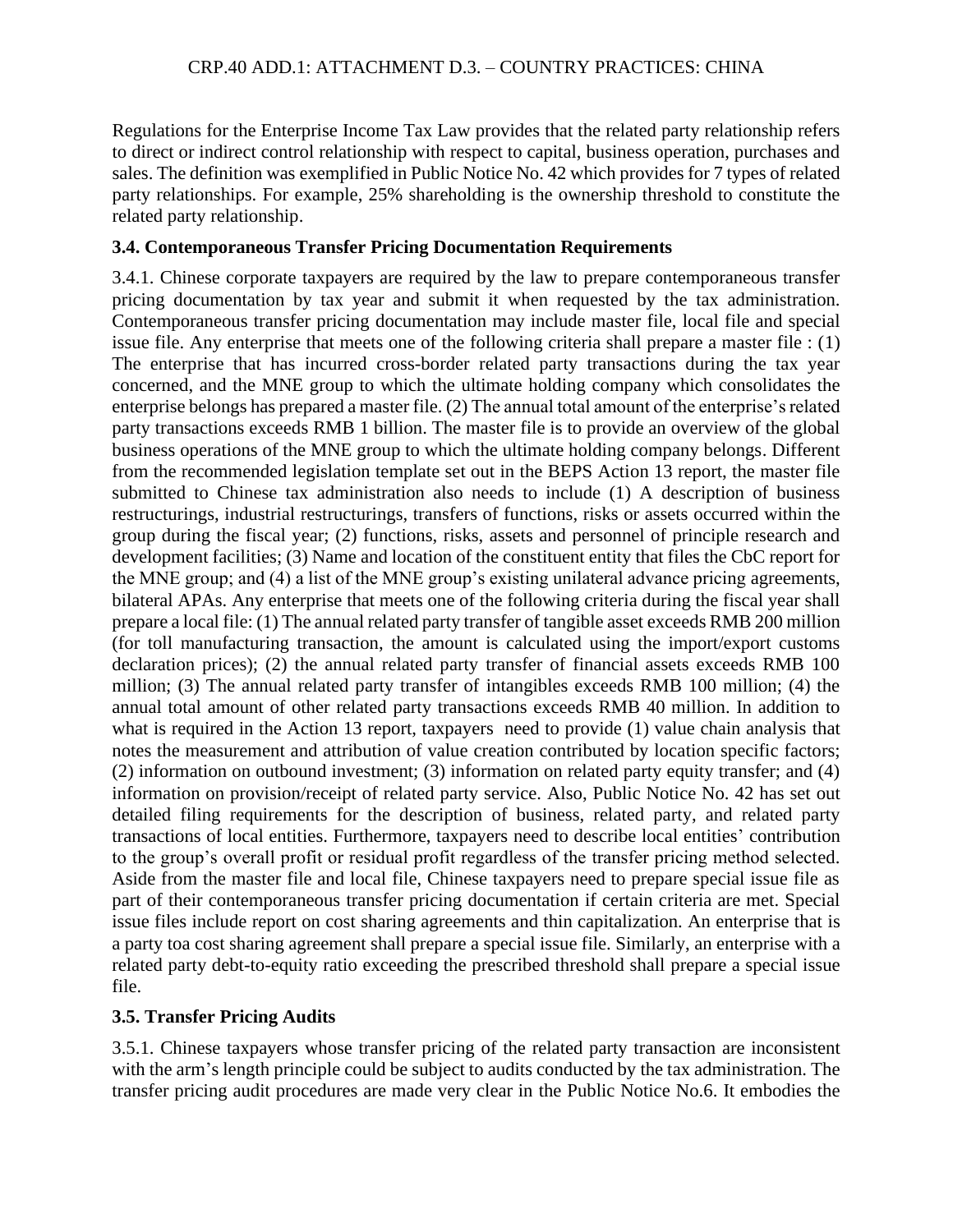essence of the minimum standards required by the BEPS Action 14 (Making Dispute Resolution Mechanisms More Effective) and is the culmination of China's efforts to revise and update the Circular 2. Public Notice No.6 also reflects the outcomes of the BEPS Action 8-10 Final Report (Aligning Transfer Pricing Outcomes with Value Creation).

3.5.2. Through reviewing taxpayers' related party filings and contemporaneous transfer pricing documentation as well as tracking profitability of MNEs in China, the Chinese tax administration has been able to identify taxpayers with transfer pricing risks and alert the taxpayers to the risks. The taxpayers are allowed to make self-adjustment after recognizing the existence of the risks either as the result of the tax administration's alerts or an effective internal control system. To the extent that the adjusted results do not conform to the arm's length principle, the tax administration may initiate transfer pricing audits on the taxpayers.

3.5.3. Taxpayers fall into the following categories would be more likely to be identified as the potential transfer pricing audit targets during the screening process. ( 1) Enterprises with large amount of related party transaction or multiple types of related party transactions; (2) Enterprises with long-term losses, thin profit margin or fluctuating profit; (3) Enterprises with profit lower than the industry average level; (4) Enterprises with profit level that does not align with its functional and risk profile or with returns that do not correspond to cost allocated; (5) Enterprises that enter into transactions with related parties located in low-tax countries (regions); (6) Enterprises that fail to report the related party transaction or prepare contemporaneous documentation as required; (7) Enterprises with a related party debt-to-equity ratio exceeding the prescribed threshold; (8) Enterprises owned or controlled by Chinese resident enterprises or jointly controlled by Chinese resident enterprises and Chinese resident individuals, established in a country (region) with effective tax rate lower than 12.5% and do not distribute or under-distribute profits without reasonable business needs; and (9) Enterprises that implement other tax planning schemes or arrangements without proper commercial purposes.

## **3.6. Transfer Pricing Methods**

3.6.1. Like most countries, Chinese tax administration and taxpayers are allowed to choose from the following 6 transfer pricing methods: comparable uncontrolled price method, resale price method, cost plus method, transactional net margin method, profit split method and other appropriate methods. Neither does one method have priority over other methods nor does the method applied needs to be proved as the best method. Other appropriate methods include asset valuation methods through cost approach, market approach and income approach or other methods that can reflect that the profits are taxed in the jurisdiction where economic activities take places and value is created.

# **3.7. APA Program**

3.7.1. In accordance with the Implementation Regulation of the Tax Collection and Administration Law, the Enterprise Income Tax Law and its Implementation Regulations, Chinese taxpayers can enter into APAs with tax administration on the pricing principles and calculation methods for related party transactions for future years. The APA process involves the following 6 stages: prefiling meeting, intent submission, analysis and evaluation, formal application, negotiation and signing, implementation and monitoring. There are 3 types of APAs that are available: unilateral APAs, bilateral APAs and multilateral APAs. An APA generally covers related party transactions for 3 to 5 consecutive years in the future. Per taxpayer's application, the APA can be retrospectively applied to the prior years not exceeding 10 years. The general threshold which a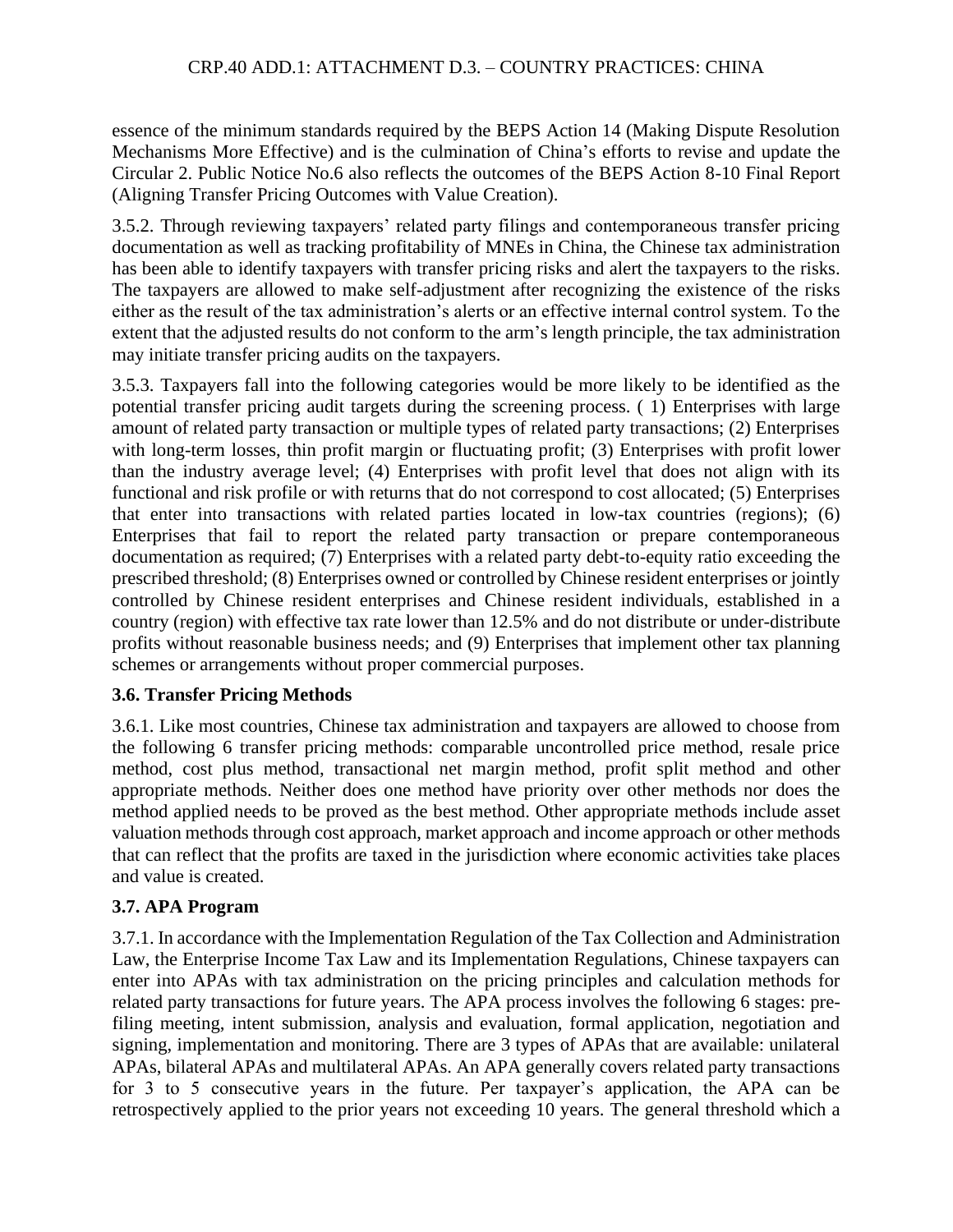taxpayer needs to meet in order to apply for an APA is that the amount of annual related party transactions should be more than RMB 40 million for the past 3 years prior to the application year. 3.7.2. Chinese tax administration can prioritize the acceptance of an APA application from a taxpayer if it falls into one of the following categories. (1) The taxpayer's annual reporting of related party dealings and contemporaneous transfer pricing documentation are well completed with adequate disclosures. (2) The taxpayer has a level A tax credit rating. (3) Special tax investigation on the taxpayer was conducted and closed. (4) Renewal application was submitted by the taxpayer upon expiration of the existing APA with no substantial change to the facts and circumstances specified in the existing APA. (5) Information and documents submitted by the taxpayer are complete and adequate; value chain analysis and supply chain analysis are clear and thorough; location specific factors including location savings and market premium, etc. have been given adequate consideration; and the proposed transfer pricing method and the calculation method are appropriate. (6) The taxpayer can actively cooperate with the tax authorities during the APA process. (7) For a taxpayer applying for a bilateral APA, the competent authority of the relevant treaty partner has displayed strong intention to move forward with the APA negotiation and attach importance to the case. (8) There are any other factors present that could benefit the negotiation and signing of the APA requested by the taxpayer.

3.7.3. Chinese tax administration attaches great importance to the implementation of APA. Upon expiration of the APA, if the weighted average operating profitability of the enterprise during the term of the advance pricing arrangement falls below the median of the interquartile range and are not adjusted to the median, tax authorities will decline the renewal application.

#### **3.8. MAP Process**

3.8.1. In accordance with the relevant provisions in the tax treaties, the STA provides MAP assistance to both requests submitted by the taxpayers and requests initiated by the competent authorities of the treaty partner. Aimed to prevent or eliminate double taxation resulted from transfer pricing adjustments, the STA would consult with the competent authorities of the treaty partner to resolve the disputes. One area which MAP can be applied to is taxation resulted from transfer pricing adjustments that may require corresponding adjustments from the treaty partner. MAP can also be used to negotiate bilateral/multilateral APAs.

3.8.2. Taxpayers who wish to request MAP assistance should complete the Application Form for Mutual Agreement Procedures and submit it with necessary documentation to the STA headquarters within the timeframe specified in the relevant tax treaties. The STA can initiate the MAP process after receiving the aforementioned documents if the submitted documentation is in accordance with provisions in the relevant tax treaties. The STA can require the taxpayers to provide additional information if the submitted documentation is found insufficient. In cases where the competent authority of the other contracting state requests to initiate the MAP process, the STA will start the MAP process upon the receipt of the formal notification if the request is in accordance with provisions in the relevant tax treaties. The STA needs to give written notification to the relevant local tax administration and inform the competent authority of the other contracting state if it decides to initiate the MAP process.

3.8.3. If an agreement is reached between the STA and the competent authority of the other contracting state under the MAP, the agreement will be forwarded to the relevant local tax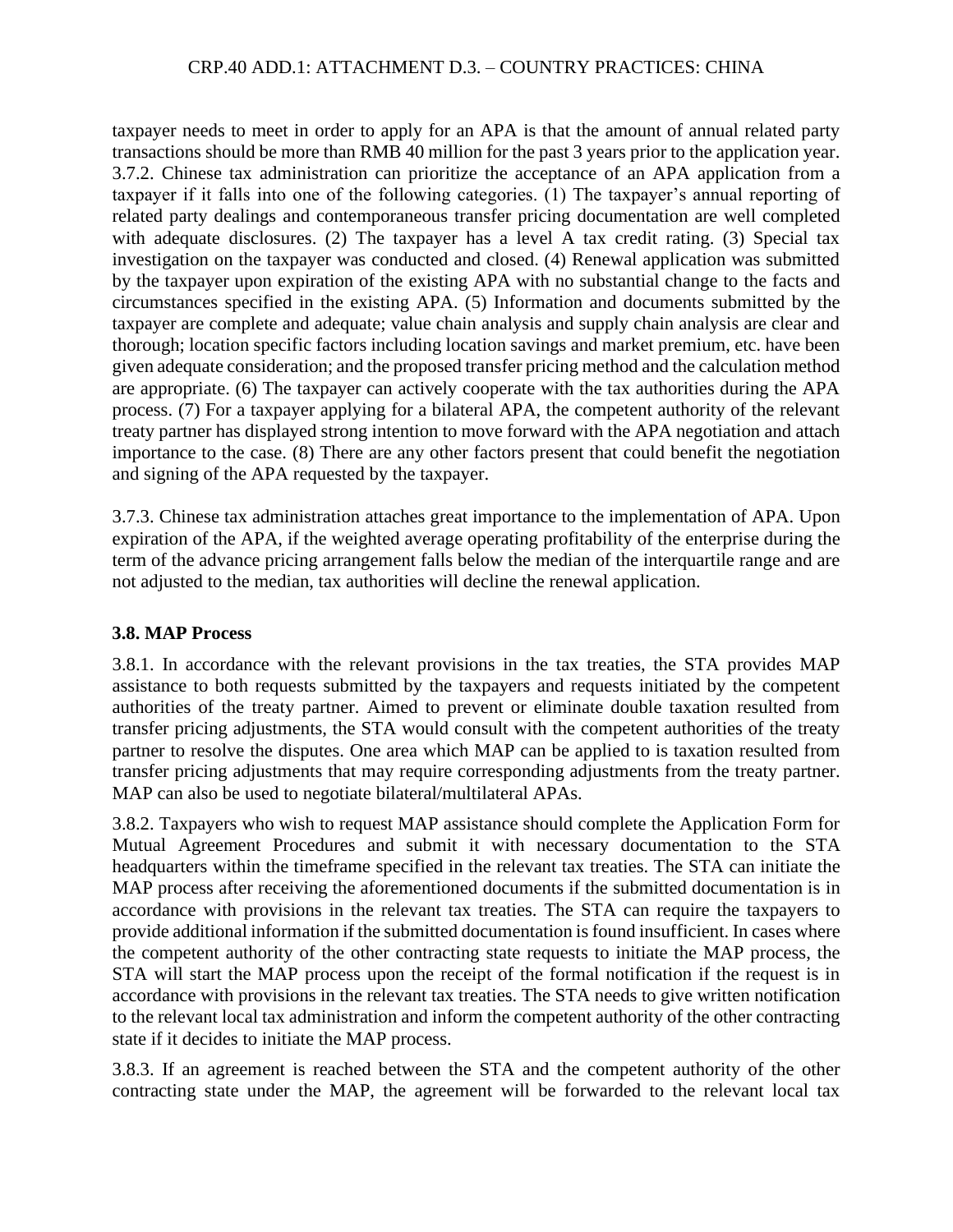administrations. The local tax administrations need to deliver the agreement to the taxpayer within 15 days from the day it receives the written notification from the STA headquarters. If there is additional tax payment (refund) involved, the local tax administration will also need to deliver the "Notification of Additional Tax Payment (Refund) Resulted from Mutual Agreement with Respect to Special Tax Adjustments" or "Notification of Additional Tax Payment (Refund) Resulted from Advance Pricing Arrangement" to the taxpayers. Moreover, the local tax administrations are responsible for ensuring the implementation of the agreements.

## **4. Part Three Challenges Facing China and Other Developing Countries**

4.1. China shares many things with other developing countries in terms of transfer pricing administration. As a relatively late starter in the area, China has drawn on OECD Transfer Pricing Guidelines and experience of developed countries. In the meantime, China has encountered many challenges including lack of appropriate comparables, quantification and allocation of location specific advantages, identification and valuation of intangibles to which solutions were not readily available in the OECD Transfer Pricing Guidelines. Now, developing countries are looking to UN Practical Manual on Transfer Pricing to provide solutions to these challenges that are more common to them.

## **4.2. Major Challenges**

## **4.2.1. Arm's Length Principle**

4.2.1.1. The arm's length principle is at the core of OECD Transfer Pricing Guidelines. Most Countries including China see it as the fundamental principle in transfer pricing. The arm's length principle requires that transactions between associated companies of a same MEN group to be benchmarked to uncontrolled transactions under comparable conditions. But uncontrolled comparable transactions are often hard to find in real life. In practice, companies that perform similar functions, assume similar risks, own similar assets, and operate under comparable circumstances to the tested companies are used instead. Yet most times the comparability of the comparable companies found could still be called to question.

4.2.1.2. The arm's length principle dates back to as early as the 1920s when there were very few MNEs and hence very few related party transactions. It was much easier to find independent comparables back then. The introduction of the arm's length principle had pointed out a workable direction for tax practitioners to resolve the thorny issue of transfer pricing. However, after almost a century, the application of the arm's length principle has become more challenging as the number of MNEs grew. The statistics shows that over 2/3 of the world trade involves MNEs. More than 50% of the world trade involves related party transactions. With more and more companies poised to conduct business on a group level, economic activities are more and more likely to take place in the inner circle of MNE groups. It is nearly impossible to take out one piece of a value chain of an MNE group and try to match it to third party transactions or independent companies. Take a pharmaceutical group as an example. Suppose the parent company developed a new formulation and has contracted a subsidiary to use the formulation to manufacture the drug. The question is how much royalty should the subsidiary pay for the use of the formulation in the manufacturing. The arm's length principle can hardly be applied here as there are no comparable transactions on the market to be found because the parent company would not give the formulation to a third party company to manufacture.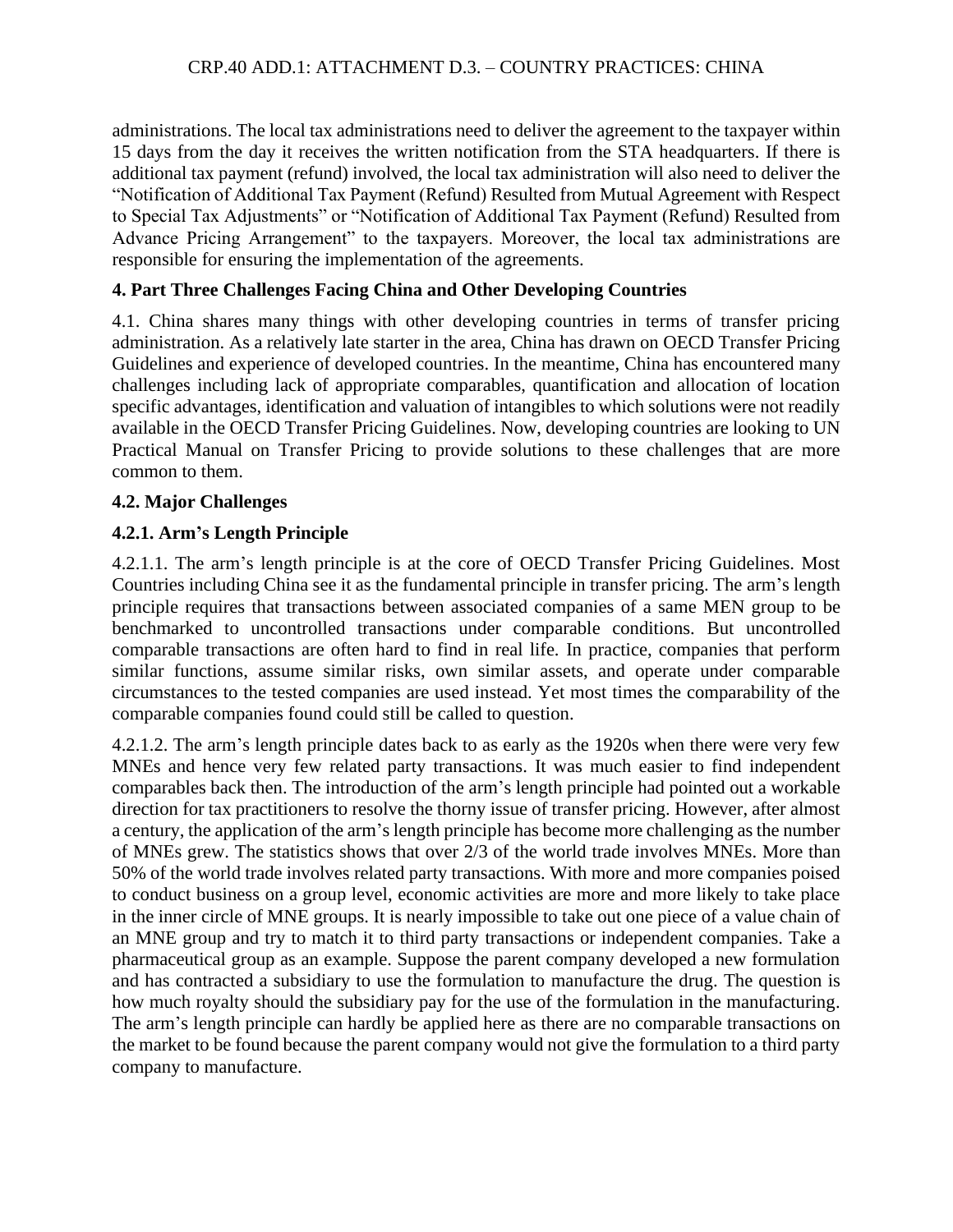4.2.1.3 The challenges to the arm's length principle are not something unique to developing countries. Developed countries are facing it as well since the trend for companies to work as MNE groups to conduct cross-border transactions does not discriminate between developed and developing countries. It is just that the developing countries are dealing with the challenges with more difficulty as this chapter will explain later in more detail.

4.2.1.4. The biggest shortfall of applying the arm's length principle is that it may leave taxpayers uncertain about whether the pricing of related party transactions or the profit of the related companies is reasonable. In fact, no one has a definite answer. Most audits or MAP cases are the result of compromises between tax administrations and taxpayers or competent authorities of two/more countries.

## **4.2.2. Lack of Reliable Comparables**

4.2.2.1. One of the key challenges for developing countries is the lack of reliable, public information on comparables. For a developing country, there are usually only a small number of public companies, while information on domestic private companies is lacking or inadequate. This limits the amount of publicly available information on domestic companies that can be used for transfer pricing analysis. Take China as an example. Up till the end of 2019 , there are about 4000 listed companies in China whereas the private companies are not bound by law to disclose financial information to the public. It is unrealistic to expect that reliable comparables to the tested companies can be found in 4000 listed companies. In particular, there would be a lack of comparables for companies who are first movers in an industry not yet fully exploited. In practice, foreign companies are often used as an alternative to domestic comparables. As a result, comparables sets are often dominated by companies in developed countries, simply because there are usually a much larger number of public companies in these countries.

4.2.2.2. While globalisation and free capital mobility are the basis for the use of foreign comparables, the existence of foreign exchange controls in many developing countries violates this precondition. Accordingly, significant comparability adjustments may be necessary for companies in developed countries to be used as comparables for companies in developing countries. In some cases, it may require a different methodology such as profit split as no sufficiently reliable comparability adjustment may be feasible.

4.2.2.3. One of the most common adjustments in China is accounting for differences in geographic comparability when applying profit-based transfer pricing methods, such as the transactional net margin method ("TNMM"), to determine an arm's length price. For example, when an Asia Pacific set of companies is used to benchmark the transfer prices of a Chinese taxpayer, it often includes companies from both developed countries (such as Japan and Korea), as well as developing countries (such as Indonesia and Vietnam). Generally speaking, the Asia Pacific set is more likely to contain companies from developed countries due to a greater number of listed companies in those countries and hence there is a greater volume of publicly available financial information.

4.2.2.4. China takes the view that there may be instances where the differences in geographical markets are so material that it warrants comparability adjustments to bridge the differences. By making such comparability adjustments, taxpayers in developing countries can overcome the practical difficulties in applying the arm's length principle to their transfer pricing analysis.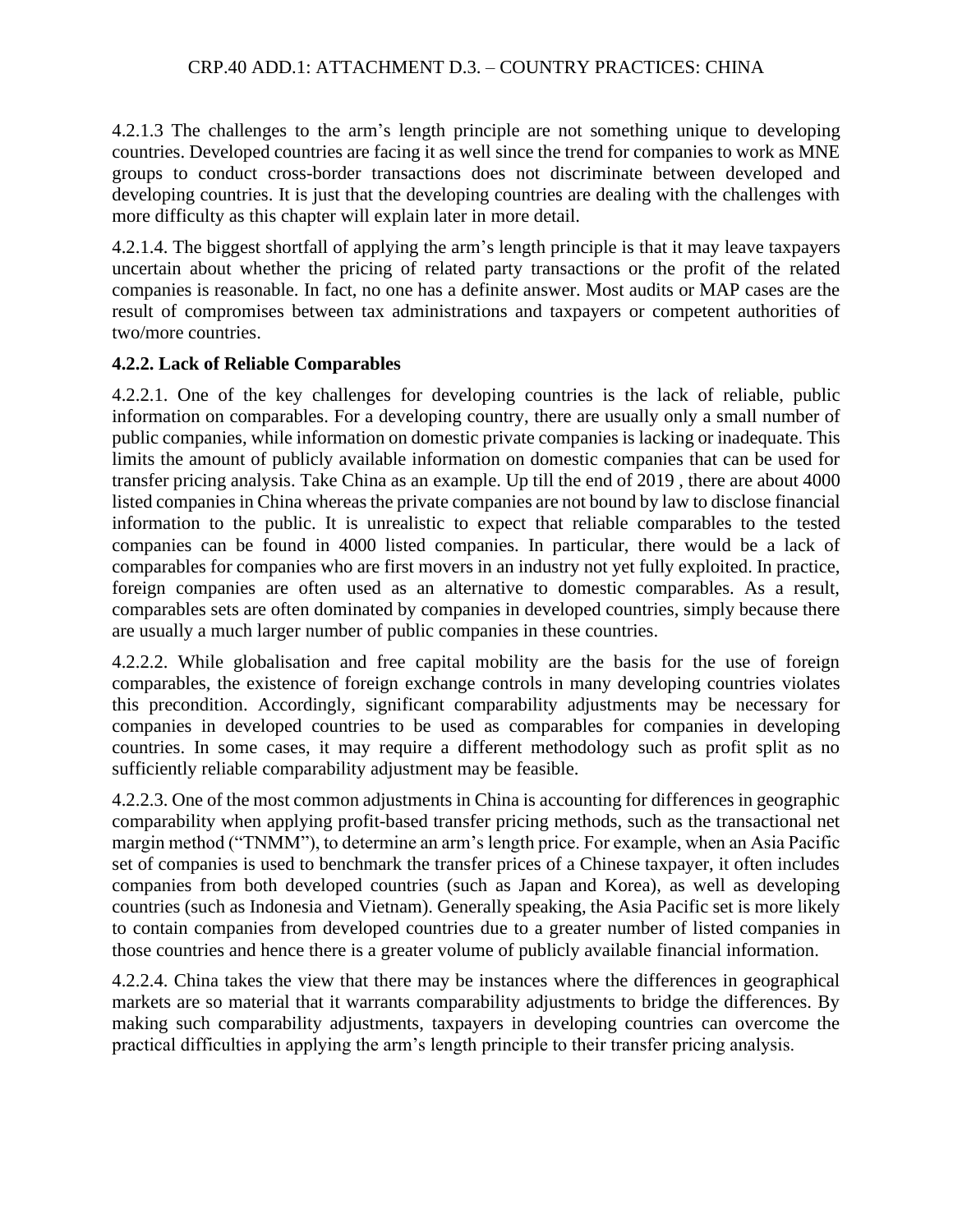#### **4.2.3. Location Specific Advantages**

4.2.3.1. The globalisation of trade and economies has given rise to concepts such as "location savings", "market premium," and more generally, location specific advantages ("LSAs"). The LSAs are advantages for production arising from assets, resource endowments, government industry policies and incentives, etc., which exist in specific localities. For example, household electronics manufacturers invest in China to take advantage of a large pool of well-educated lowcost labour and a well-developed network of suppliers, or global automotive companies set up joint ventures ("JVs") in China to assemble automobiles locally to be close to the market and the customers and to take advantage of lower costs. Limited guidance is available on these concepts in the OECD guidelines. It has been seen that certain issues such as location savings and market premium arise more frequently in China and other developing economies, rather than in established and developed economies (which comprise the bulk of the membership of the OECD). 4.2.3.2. Location savings are the net cost savings derived by an MNE when it sets up its operations in a low-cost jurisdiction. Net cost savings are commonly realised through lower expenditure on items such as raw materials, labour, rent, transportation and infrastructure even though additional expenses ("dis-savings") may be incurred due to the relocation, such as increased training costs in return for hiring less skilled labour.

4.2.3.3. Market premium relates to the additional profit derived by an MNE by operating in a jurisdiction with unique qualities impacting on the sale and demand of a service or product.

4.2.3.4. In dealings with Chinese taxpayers, the Chinese tax administration has adopted a four-step approach on the issue of LSAs:

i. Identify if an LSA exists.

ii. Determine whether the LSA generates additional profit.

iii. Quantify and measure the additional profits arising from the LSA.

iv. Determine the transfer pricing method to allocate the profits arising from the LSA.

4.2.3.5. In determining LSAs and their impact on transfer pricing, both industry analysis and quantitative analysis are critical.

4.2.3.6. The automotive industry is a good example where there are many LSAs that have led to extraordinarily high profits that are rightly earned by Chinese taxpayers. The LSAs include:

i. The "market-for-technology" industry policy, which requires foreign automotive manufacturers to form JVs in order to assemble automobiles in China, forcing foreign automotive manufacturers to compete for limited market access opportunities by offering favourable terms including provision of technologies at below market price;

ii. Chinese consumers' general preference to foreign brands and imported products – this general preference, as opposed to loyalty to a specific brand, creates opportunities for MNEs to charge higher prices and earn additional profits on automotive products sold in China;

iii. Huge, inelastic demand for automotive vehicles in China due to the large population and growing wealth of the population;

iv. Capacity constraints on the supply of domestically assembled automotive vehicles;

v. Duty savings from the lower duty rates on automotive parts (e.g. 10%) compared to imported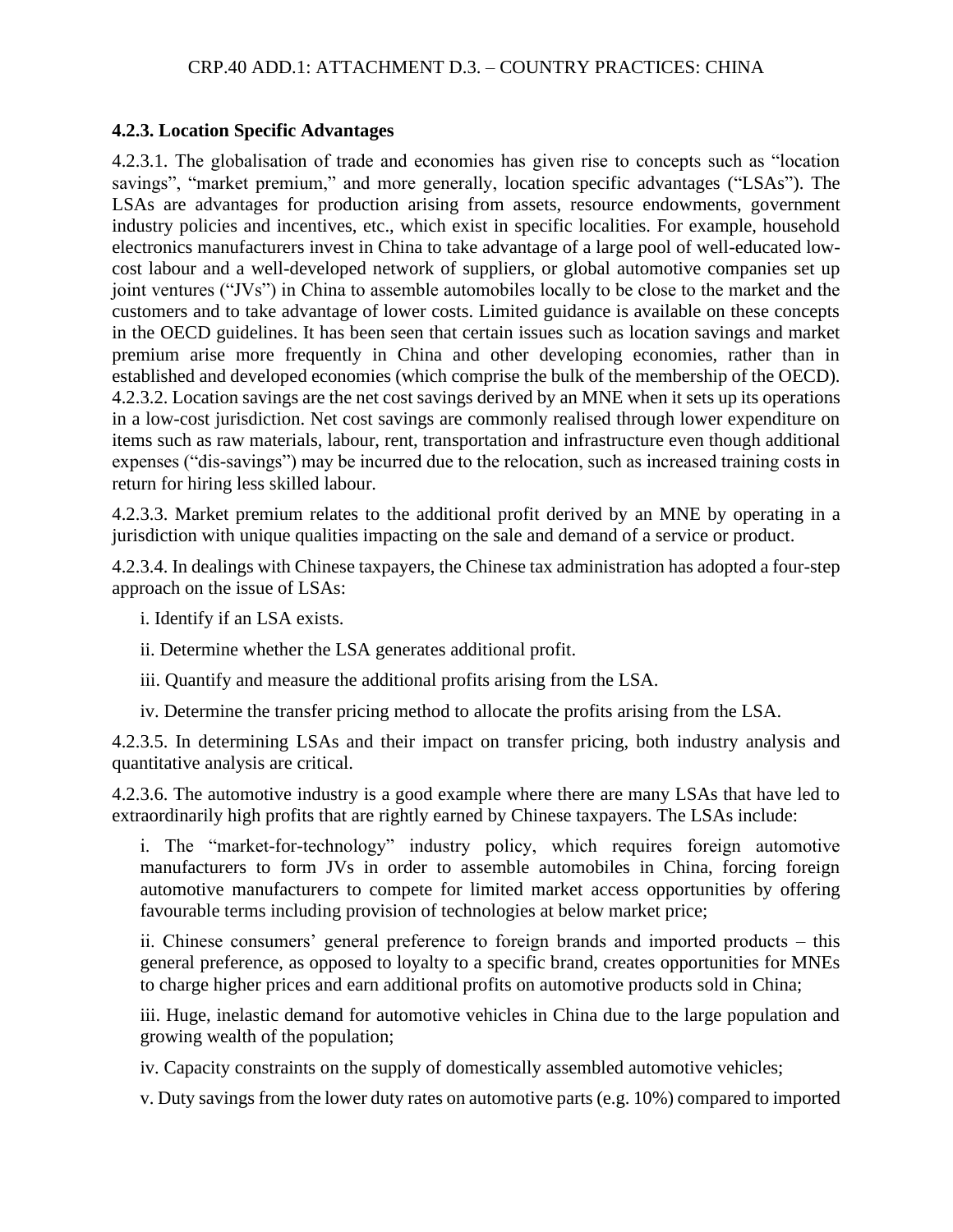vehicles (e.g. 25%) – when MNEs manufacture products in China as opposed to importing the products from outside of China, they are able to generate overall savings from the lower duty rates, even if the MNEs incur manufacturing costs and sell their domestically-manufactured products at a lower sales price compared to a foreign-manufactured vehicle; and

vi. A large supply of high quality, low costs parts manufactured by suppliers in China.

4.2.3.7. For a 50/50 JV with partners having conflicting interest in the Chinese automotive industry, the Chinese JV partner generally contributes local distribution network, intimate knowledge about the local market, and the right market access. However, it does not typically have control of the JV operation, which is usually controlled by the foreign JV partner. The foreign JV partner also controls the supply chain of the parts. To the extent there could still be potential transfer pricing issues, the primary issue involves the JV being overcharged for the parts and services that are provided by related parties. In the absence of such overcharges, the JV's results mainly reflect an arm's length outcome, which in turn reflect the contribution of LSAs to the JVs.

4.2.3.8. A further example can be that of a Chinese taxpayer performing contract research and development ("R&D") services for an offshore affiliate, and the full cost mark up ("FCMU") as the profit level indicator for a comparable set comprising of foreign companies located in developed countries (and hence, incurring higher costs). The following example outlines the steps to calculate the adjusted FCMU taking into consideration of the location savings.

4.2.3.9. It is assumed that the Chinese taxpayer's cost base was 100, the average cost base for the company's R&D centres in developed countries was 150, and the median FCMU of the comparables was 8%. The comparison of the cost base between the Chinese taxpayer and that of the foreign companies is measured on an equal platform, such as the total costs (labour, raw materials, land and rent, etc) per unit of output.

|                | <b>Steps</b>                                                                                                                                             | Calculations                         |
|----------------|----------------------------------------------------------------------------------------------------------------------------------------------------------|--------------------------------------|
| $\mathbf{i}$ . | Calculate the arm's length range of FCMUs based on foreign<br>comparables, mostly in<br>developed countries                                              | Assume the<br>median FCMU<br>is $8%$ |
| $\mathbf{ii}$  | Calculate the difference between the cost<br>base of the Chinese taxpayer (e.g. 100) and the average cost<br>base of the foreign<br>companies (e.g. 150) | $150 - 100 = 50$                     |
| iii            | Multiply the arm's length FCMU (e.g. 8%) with<br>the difference in the cost bases (50)                                                                   | $8\% \times 50 = 4$                  |
| iv             | The resulting profit is the additional profit<br>( <i>i.e.</i> 4) attributable to China for location                                                     | $\overline{4}$                       |

## *Steps and Calculations*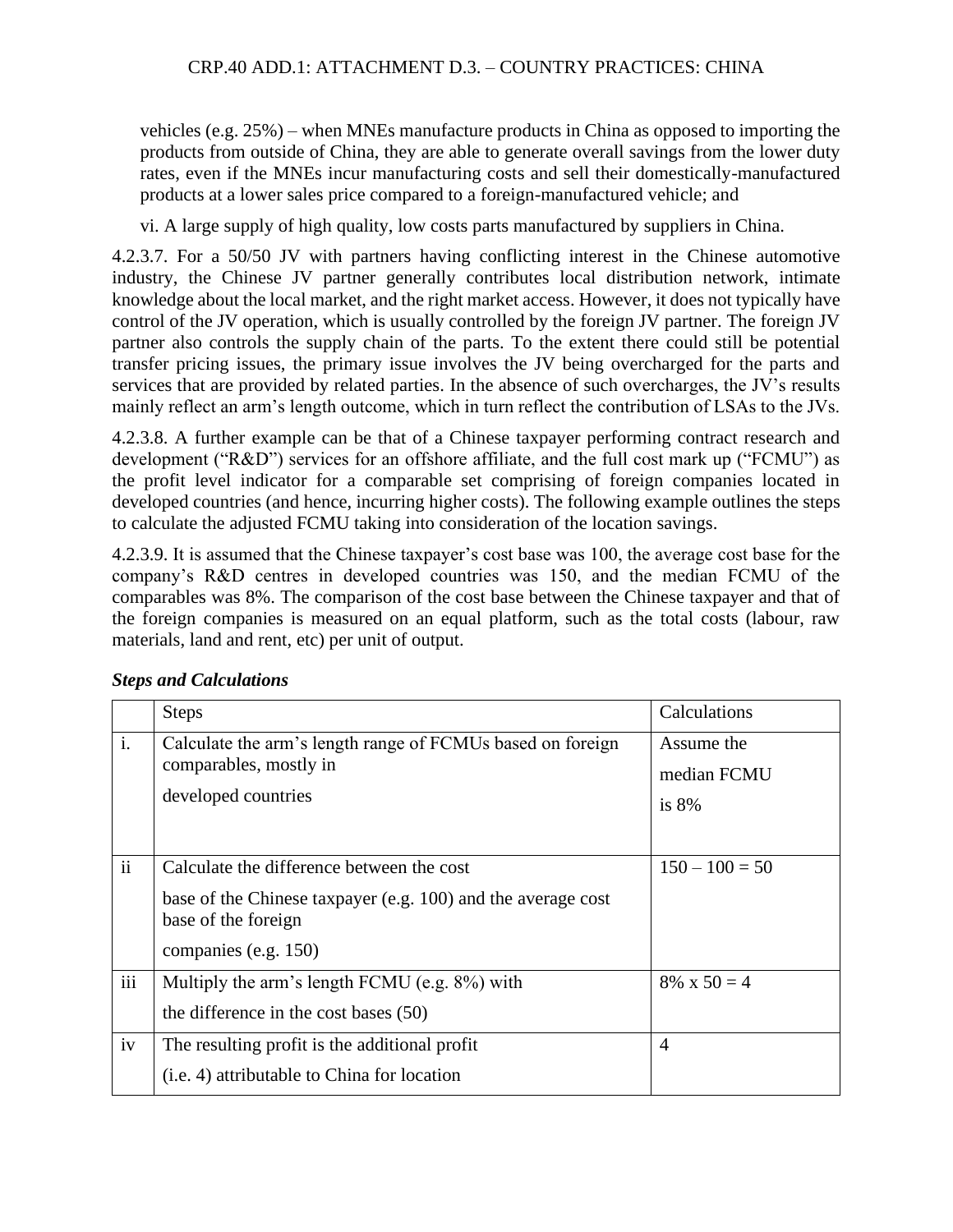|                | savings                                         |                      |
|----------------|-------------------------------------------------|----------------------|
| V              | Determine the total arm's length profit for the | $4 + 8\% \times 100$ |
|                | Chinese taxpayer                                | $= 12$               |
| V <sub>1</sub> | Determine the adjusted arm's length FCMU        | $12/100 = 12\%$      |
|                | for the Chinese taxpayer                        |                      |

4.2.3.10. The Chinese tax administration has come across many other cases of market premiums for Chinese taxpayers, particularly in the luxury goods, pharmaceutical and automotive industries. These three industries have gained significant momentum over the past decade with booming demand from the market. Many MNEs have set up sales subsidiaries which have been involved in heavy marketing and sales activities to build the brand image among Chinese customers and cultivate their appetite for the MNEs' products. The exponential growth in sales revenue has brought in additional profits for the MENs. Given that the taxation should follow value creation, the Chinese tax administration takes the view that the additional profits should be taxed in China if they are derived from the unique characteristics of Chinese market. For example, the Chinese subsidiaries of some luxury brands have undertaken significant promotion activities to educate Chinese customers who had known nothing about the brands before. With more and more Chinese customers now are familiar with the brands and products, sales revenue has experienced great increase for the Chinese subsidiaries. On the other hand, deterred by the high prices set by the MNEs in the Chinese stores, some Chinese customers who would have went to luxury stores in China instead chose to go abroad. The money spent by Chinese shoppers in overseas luxury stores has been growing at the fast rate and constituted a sizeable portion of sales revenue of overseas affiliates. This portion of the sales revenue and the profits realised thereof should be attributed to the marketing contribution made by Chinese subsidiaries.

# **4.2.4. Intangibles**

4.2.4.1. Intangibles are as major an issue for developing countries as they are for developed countries. While MNEs in developed countries often have superior technology intangibles, they need the fast-growing market in the developing countries and contribution of the subsidiaries in these countries to develop the market in order to monetize the value in such intangibles. For developing countries, marketing intangibles and LSAs are often closely integrated, and due consideration is necessary to properly compensate the contribution of the subsidiaries in developing countries.

MNEs often provide intangibles to their Chinese affiliates in the initial stages of the local operation to help establish the business in China. These intangibles may take various forms, such as global brand name, technical know-how or business processes. Over time, the local Chinese subsidiaries acquire the skill and experience from operations in China and may even contribute to the improvement of the MNE's original intangibles. The issue in this scenario is whether the local Chinese affiliates should be entitled to additional profit, and if so, what is the appropriate method to calculate the additional profit?

4.2.4.2. For example, if a Chinese affiliate was charged a 3% royalty for the use of a manufacturing process when the Chinese operations were established 10 years ago, then it may not be reasonable for the Chinese affiliate to continue paying the same royalty in the current year without revisiting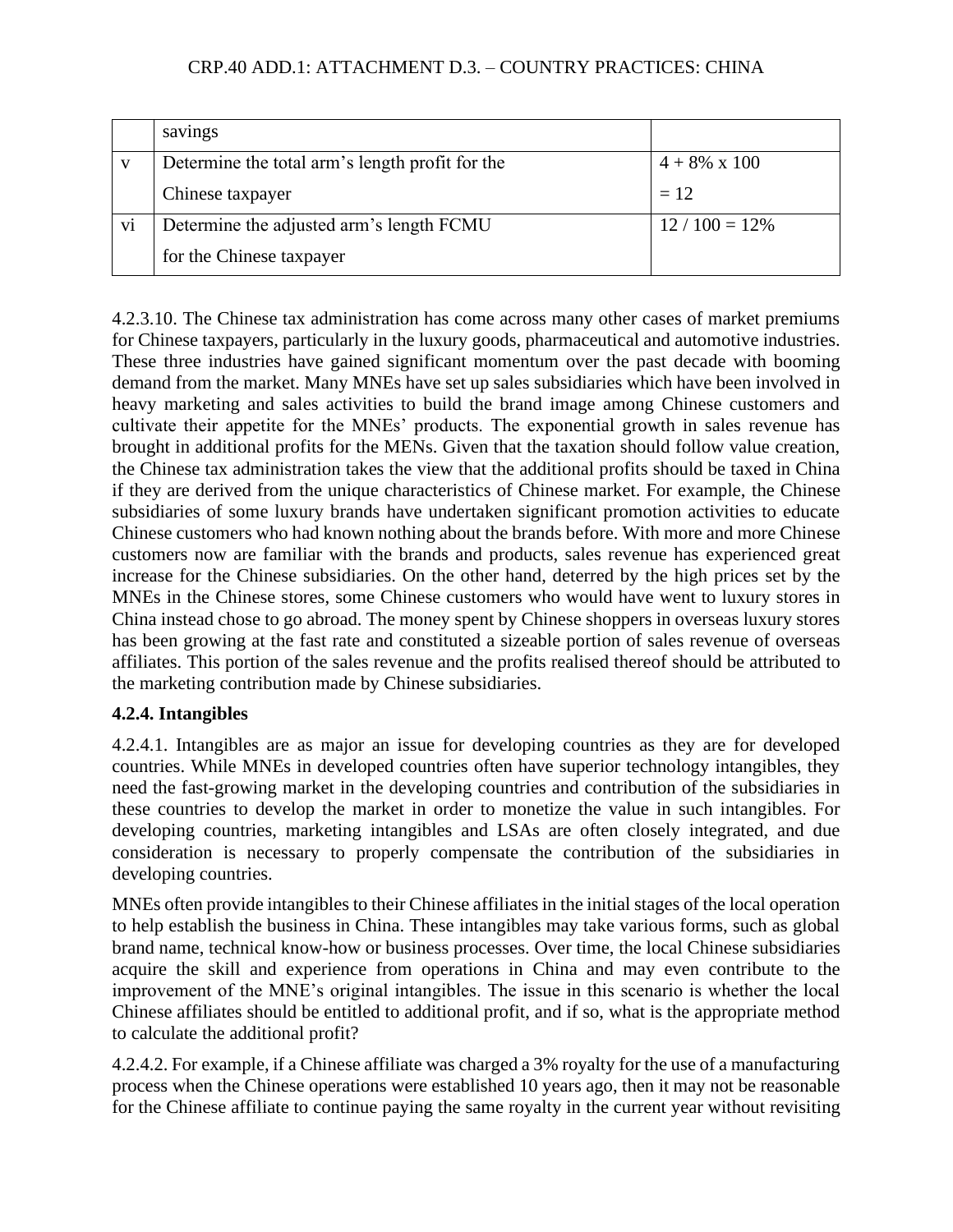whether the intangible has continued to provide the same value over time. This is particularly the case if the Chinese affiliate has improved a manufacturing process provided by its parent company, through a process of trial and error and conducting manufacturing operations over a 10-year period. The Chinese tax administration would question whether the Chinese affiliate should continue to pay a royalty to the parent company for the manufacturing process, or whether the Chinese affiliates should be entitled to a return on the intangibles that they have developed and shared with the group companies.

4.2.4.3. The Chinese tax administration is glad to see that the updated OECD Transfer Pricing Guidelines on intangibles has made it clear that entities involved with the development, enhancement, maintenance, protection and exploitation of intangibles should be compensated for their contributions. The value of an intangible developed by the parent company might be enhanced, maintained, protected and exploited by the local subsidiaries. Developing countries need to give special consideration to the value creation to intangibles contributed by these economic activities undertaken by the local subsidiaries.

#### **4.3. Practical Issues and Solutions**

4.3.1. In a globalising economy, MNEs usually set up operations in developing countries to take advantage of comparative advantages that these countries offer. For example, they set up manufacturing operations to take advantage of the abundant cheap labour or natural resources to supply products for overseas markets, R&D to take advantage of local talent for overseas principals, and distribution of imported products to the local market. These operations often take the form of contract or toll manufacturing, contract R&D, and limited risk distribution to leave little profit to the local country, despite the fact that many such comparative advantages contribute significant profits to the MNE group. The following paragraphs share some of the Chinese experience in dealing with these transfer pricing issues.

4.3.2. A holistic view of functions and risks may need to be taken. Many MNEs have set up multiple companies in China with each company performing only a single function, such as manufacturing, distribution, R&D, and services, and claim that each of these entities is entitled to a limited return. Others have some or all of manufacturing, distribution, R&D, and services functions in one entity, and still claim that each of these functions is entitled to only a routine return. The Chinese tax administration takes the view that when a group has multiple single function entities, they may have to be taken into consideration as a whole in order to properly determine the return the group of companies should earn in China. Similarly, an entity with multiple functions may have to be reviewed in its entirety in order to properly determine its returns.

4.3.3. While China generally respects the limited risk characterization of sole function entities<sup>2</sup>; determining an adequate return for such entities is a challenge, as explained below. Further, China's legislation has a specific article in its transfer pricing rules to require that such entities should not bear risks or suffer from losses arising from strategic failures, capacity under-utilisation, or holdup in the sales of products, etc., if they do not perform business strategy decision making, product R&D, or sales functions. Simply put, if their upside is limited, their downside should be limited too. Contract R&D is an area where the contribution of developing countries is often underestimated. The transfer pricing method commonly used to reward R&D activities performed by a subsidiary of an MNE in China is cost plus. Sometimes, it has been found that the principal

<sup>&</sup>lt;sup>2</sup> For example, toll or contract manufacturing, limited risk distribution, or limited risk service provider.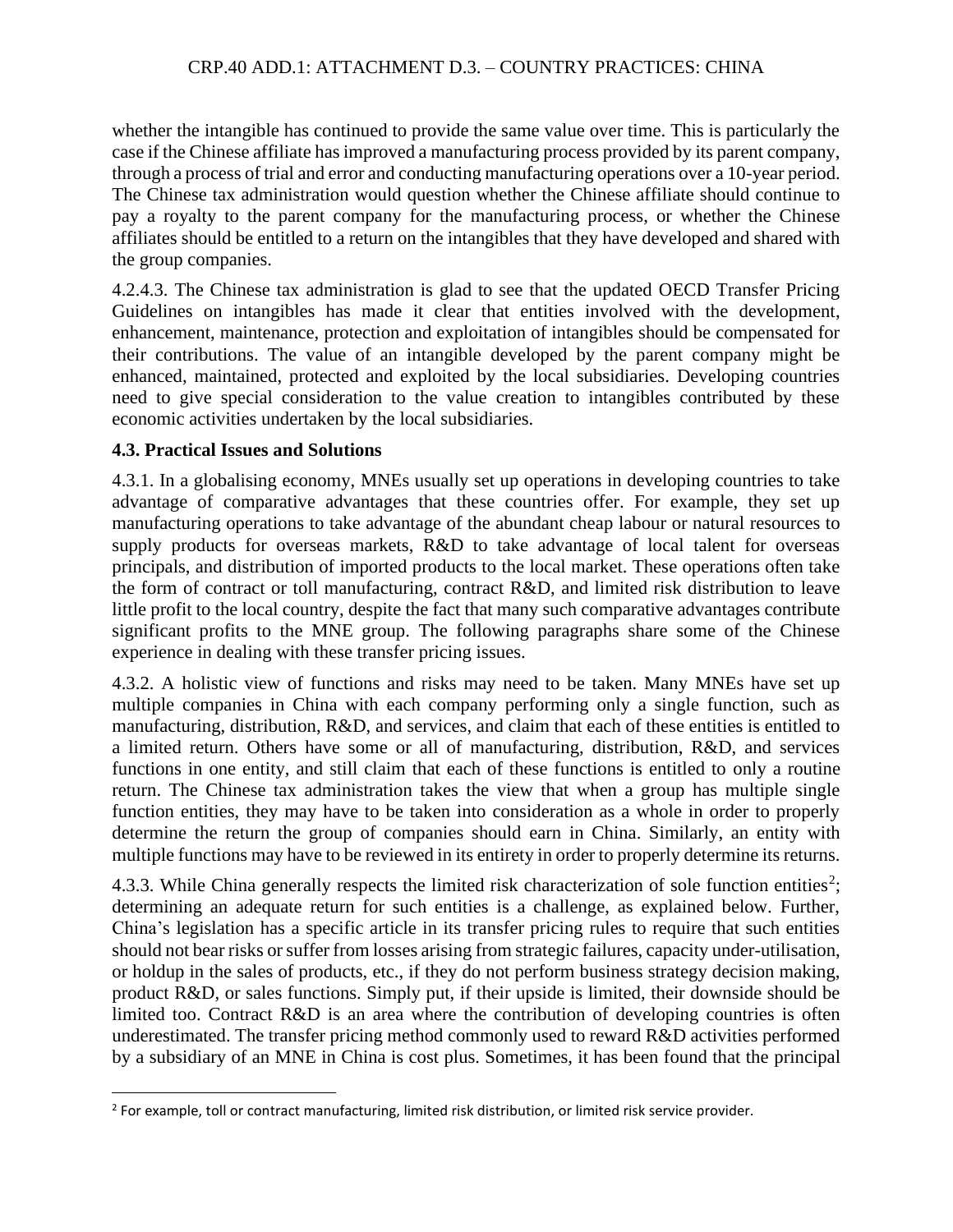entity that is claimed to be responsible for the R&D has neither the technical expertise nor the financial capacity to be responsible. In other instances, the Chinese entity has obtained "high and new technology status" in Chinese law and therefore enjoys tax incentives on the basis of ownership of valuable core technology. However, it also claims to be a contract R&D service provider with no valuable intangibles. These are but a few examples where a cost-plus approach would not be adequate. It is expected that companies claiming high tech status should be performing activities that result in the creation of intellectual property of which they can claim economic or legal ownership. It is not sufficient by itself that the contract R&D entity has shifted the majority of its risks (e.g. unsuccessful research) to its entrepreneurial related party. A proper analysis of the value provided by the contract R&D entity to the overall group operations should be conducted to determine the appropriate arm's length return for the R&D entity.

4.3.4. Contract manufacturing is one of the most common forms of manufacturing used by MNEs in China, particularly dealing with manufacturing products for export. In evaluating a contract manufacturer's return, the TNMM is often used as the transfer pricing method with the FCMU being the most commonly used profit level indicator.

The arm's length principle involves testing controlled transactions with uncontrolled transactions to determine how independent parties would have acted in broadly comparable situations. This principle becomes challenging to apply where a company relies on its related parties for both input purchase and output sales. If such a company is to be evaluated on a cost-plus basis, a low intercompany purchase price results in an undervalued cost base that will ultimately undercompensate the contract manufacturer. However, the reasonableness of the purchase price is often difficult to assess. A further issue therefore arises on how the reasonableness of a taxpayer's intercompany arrangements in this situation should be evaluated.

4.3.5. The Chinese approach to evaluating such companies is to start with the general presumption that the related party purchase price of materials is at arm's length, and evaluate the reasonableness of the mark-up earned by the contract manufacturer on its cost base. The rationale for accepting the related party purchase price is that Customs can act as a check on the reasonableness of the import price of materials and safeguard against unreasonably low intercompany purchase prices. The next step is to proceed with the transfer pricing analysis by adopting a cost-plus methodology and using the FCMU as the profit level indicator. The challenge that follows lies in the search for suitable comparable companies, as discussed earlier in this paper.

4.3.6. Toll manufacturing is a common form used by MNEs in developing countries, but its proper return is difficult to determine since there are only a few independent listed companies that perform such activities. Some taxpayers simply use the FCMU for contract manufacturers as the mark-up for toll manufacturers. This grossly underestimates the return to toll manufacturers. Others use return on assets as a profit level indicator based using contract manufacturers as comparables, and this may also underestimate the return, particularly for labour intensive toll manufacturers as often being the case in developing countries.

4.3.7. In practice, the Chinese tax administration has sought to first estimate the total cost of the toll manufacturing operation as if it were a contract manufacturer, usually by adding back costs of raw materials which may be obtained from Customs. It then estimates the appropriate returns (say, FCMU) for contract manufacturing based on contract manufacturing comparables, and apply this to the estimated total cost to arrive at the total contract manufacturing profit, from which it then adjusts for factors such as inventory carrying costs, to arrive at the total profit for the toll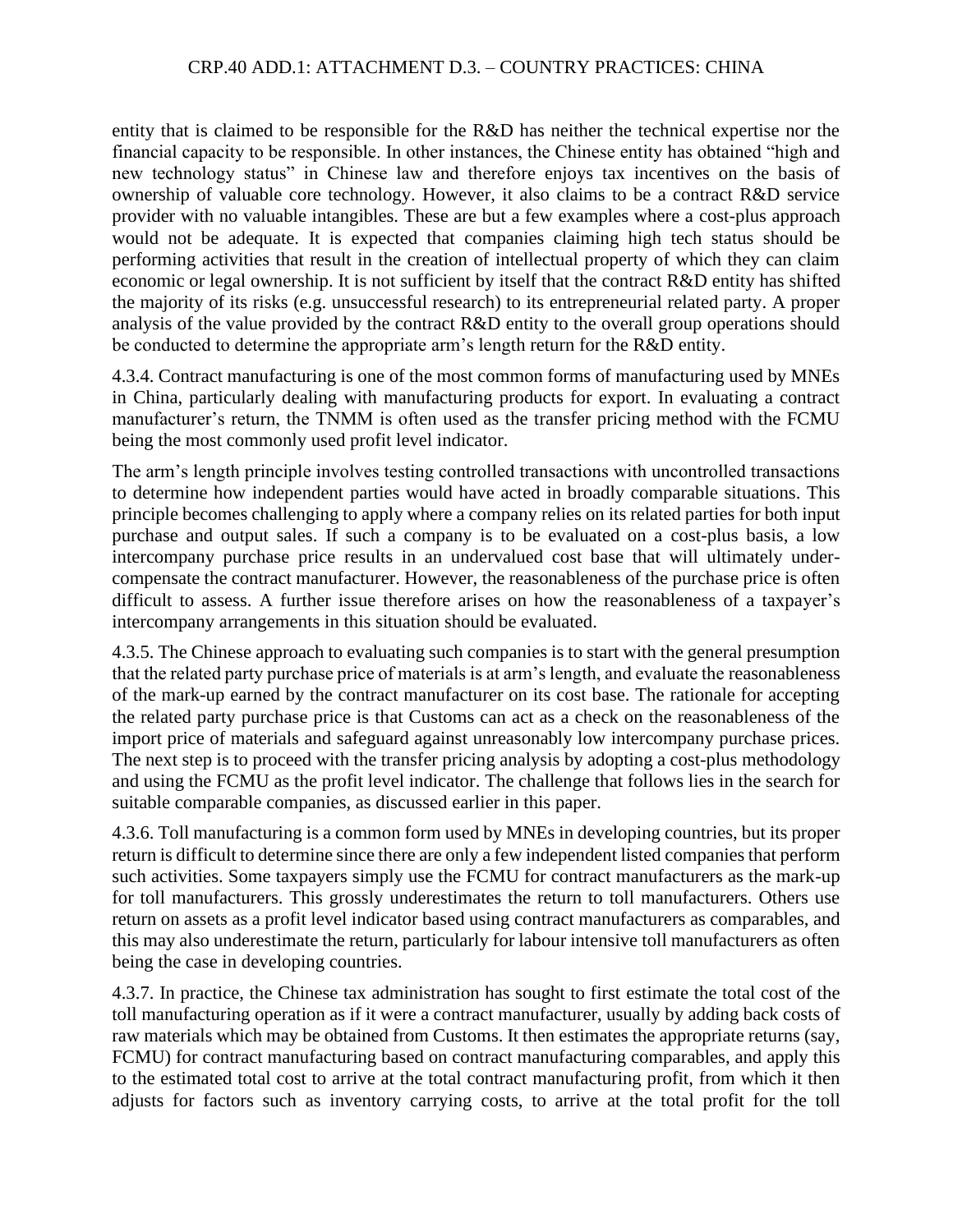manufacturer. This approach works well when reliable customs information on raw materials is available. If customs information on raw materials is not available or not reliable, then there are unresolved issues as to what should be an appropriate profit level indicator and how it could be derived.

4.3.8. Sales, marketing and distribution are another set of functions where it has been seen that MNEs often underestimate the contribution of developing countries. Chinese experience shows that many MNEs treat its Chinese distribution entities as a limited risk distributor, and use a set of simple distributors performing limited functions in a mature market such as Japan as the comparables. There are a couple of obvious deficiencies in such an approach. First, there often is a mismatch in terms of functional profile, as the Chinese entity may perform significantly more functions than these so-called comparables, which is evident as it incurs significantly more operating expenses relative to sales. Second, it does not account for market differences, with China being a fast-growing economy and having strong demand which requires relatively less selling effort and therefore can achieve higher efficiency and profitability. Other LSAs such as country premium and any marketing intangibles that are created by the Chinese entity are also commonly ignored.

4.3.9. In practice, the Chinese tax administration has attempted to correct such deficiencies by using a more appropriate transfer pricing method, such as profit split in the cases where significant local marketing intangibles or LSAs is identified, or performing comparability adjustments when TNMM is used. For example, if the median operating expense to sales ratio for the comparable set is only 7%, and the same ratio for the taxpayer was 40%, to the extent there is location savings, the Chinese tax administration would adjust the cost base first. The Chinese tax administration would then calculate the additional return required for the extra efforts made by the Chinese taxpayer to derive the total return for the Chinese taxpayer.

## **4.4. Alternative Methods to the Traditional Transactional Net Margin Method**

4.4.1. While the TNMM may still be used when there is a lack of adequate local comparables, such as using foreign comparables with proper adjustments, as in the contract R&D example, sometimes a different method such as the profit split may be more appropriate. An example is the electronic manufacturing services ("EMS") sector, where the entire, or nearly the whole manufacturing and assembly activities of a foreign EMS MNE group, have been outsourced to its Chinese affiliates.

4.4.2. The typical set up for these manufacturing and assembly operations is such that the majority of the work force and tangible assets of these foreign EMS MENs are located in China, including many high-level operational staff. The headquarters of these EMS companies are located outside of China, with the EMS group's revenues supported by significant manufacturing contracts with third party global consumer electronics companies. Often, in such instances, the MNE group's transfer pricing policies have little regard for properly compensating the Chinese manufacturer. The profits of the Chinese manufacturer are stripped away as much as possible on the basis that the manufacturer is a contract manufacturer or a toll manufacturer with a very low risk profile.

4.4.3. Under this scenario, China takes the view that a risk-based approach may place insufficient regard for the fact that there are sizeable assets located in China (i.e. the work force and factory plants). In many cases, the majority of the headcount of the EMS group are based in China, with only a few management personnel residing outside of China. Rather than a transactional or profitsbased approach, a contribution analysis approach may be more suitable. This means that remuneration to each party involved would be commensurate with its role and contribution to the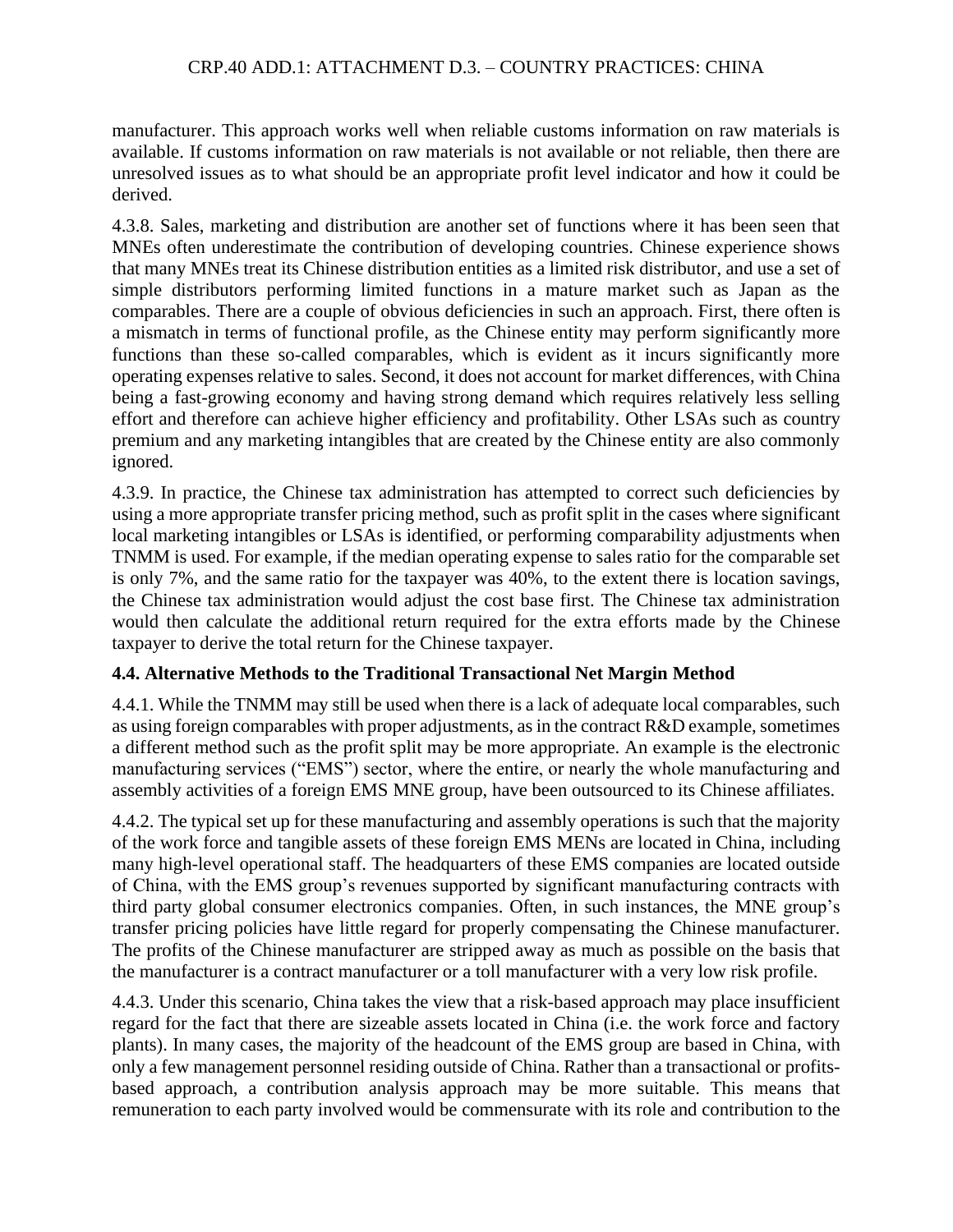value chain in the group. In this case, the assets and the people should largely dictate where the group's profits should stay, and a global formulary approach should be a realistic and appropriate option.

4.4.4. Alternatively, the Chinese tax administration may determine the proper return for the headquarters, with the Chinese manufacturer earning the residual profits. Another potential alternative may be to evaluate the Chinese manufacturer on the return on its assets or capital employed, using the group's results as a comparable for the Chinese manufacturer.

## **4.5. Other Experience and Recommendations**

4.5.1. One of the key issues faced by developing countries is the lack of experience and knowledge on how MNEs operate and on a particular industry. Transfer pricing is commonly acknowledged as one of the most difficult international tax issues, and MNEs as well as tax administrations in developed countries have developed and dedicated substantial resources including talents to this area. The Chinese experience has been that a dedicated team, with accounting, economics, and industry background would be very critical, in order for tax administrations in developing countries to effectively administer their transfer pricing rules.

4.5.2. Issues such as location specific factors further raise the stakes. To effectively deal with such issues, solid economic and quantitative analyses are necessary. Compared with MNEs, which have vast resources at their disposal to hire the best professionals, and with tax administrations in developed countries which also have developed a large team of economists and quantitative analysts, developing countries such as China have a clear disadvantage, which has to be fixed urgently. As explained earlier in this paper, the STA has committed to putting in place a dedicated team by adding more staff and resources. Also, in order to assure the consistency in transfer pricing administration, substantial cases are centrally approved by specialist panel either at provincial level or national level depending on the significance of the cases.

4.5.3. One way to address the disadvantages faced by developing countries in transfer pricing is to extend the statute of limitations. For example, the statute of limitations for corporate income tax is normally five years in China. However, the statute of limitation for transfer pricing has been extended to ten years, allowing more time for tax administration to check on taxpayers' transfer pricing issues. Another way is to set clear compliance and penalty rules, putting the burden of proof on taxpayers and encouraging taxpayers to be in compliance and make self-adjustments when needed. It has been found that contemporaneous transfer pricing documentation requirements coupled with penalty rules have been very effective in encouraging taxpayer compliance. An industry wide or a group wide audit has also been a very effective and efficient way for the tax administrations to make the best use of its limited resources.

4.5.4. As an emerging market economy, China's has established a three-pronged tax avoidance prevention and control system with consistent and standardized approach for administration, service and investigation. As the second part of this paper states, China does not always have the same technical expertise and resources that developed countries possess. Nevertheless, experience on transfer pricing in China is accumulating quickly. The underlying objective in conducting audits is to show China's resolve to enforce tax compliance and to remind the MNEs to take into account Chinese companies' contribution to the global profit when determining the transfer pricing policies.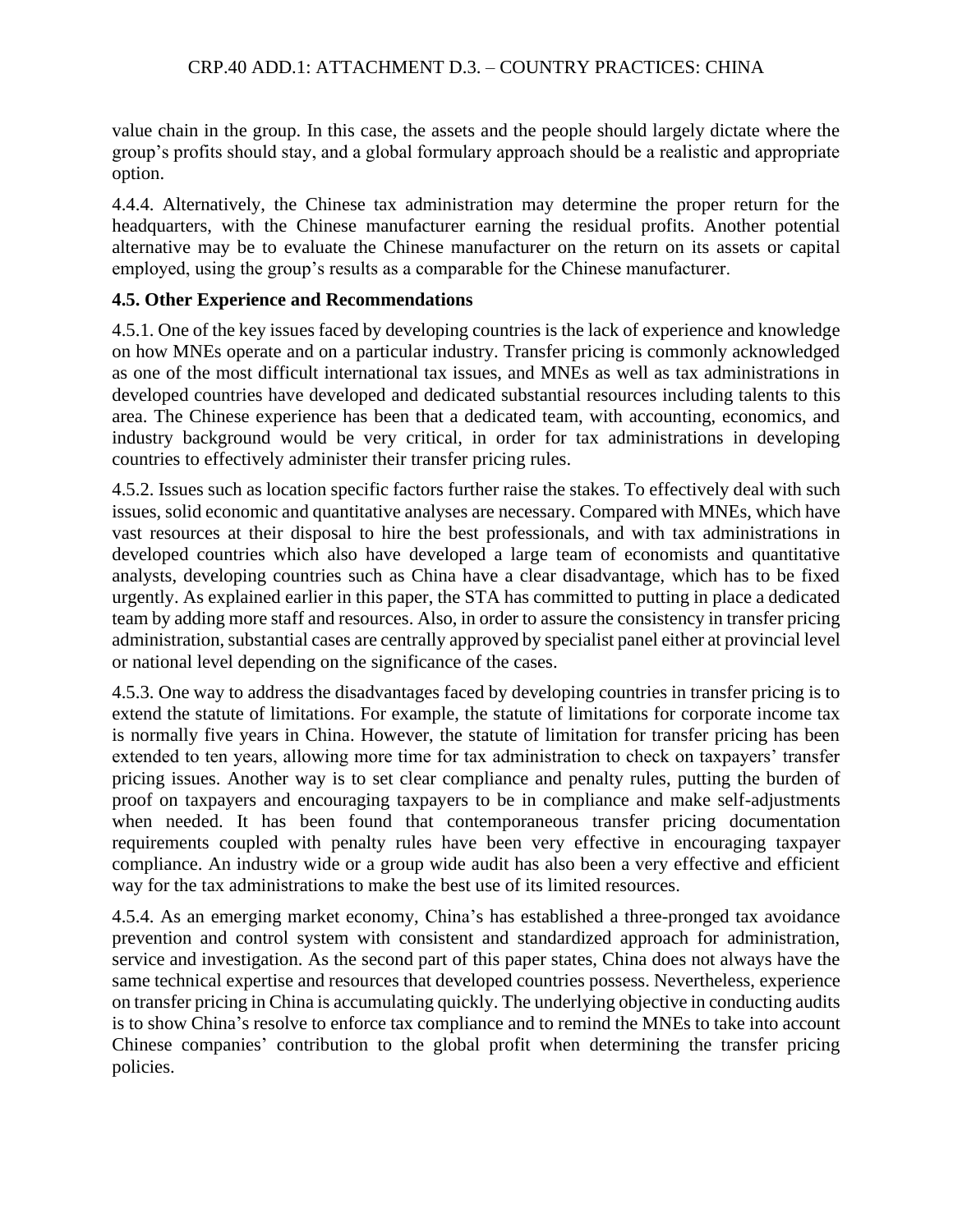# **5. Conclusion**

5.1. The BEPS project has reshaped the international tax landscape in an unprecedented manner, and the ongoing work on addressing the tax challenges arising from the digitalisation of economy will further change the status quo. In the time when the globalisation is at the crossroads, combined with the trade frictions among countries and severe impact of Covid-19 pandemic, the MNEs are likely to be pressured to rethink their global operation and value chain distribution. This will in turn bring in new challenges, especially in the area of transfer pricing that the tax administrations of developing countries will need to deal with.

5.2 The Chinese tax administration appreciates the opportunity to share with fellow developing countries the experience and insight on transfer pricing administration, and welcomes inputs that could provide useful perspectives.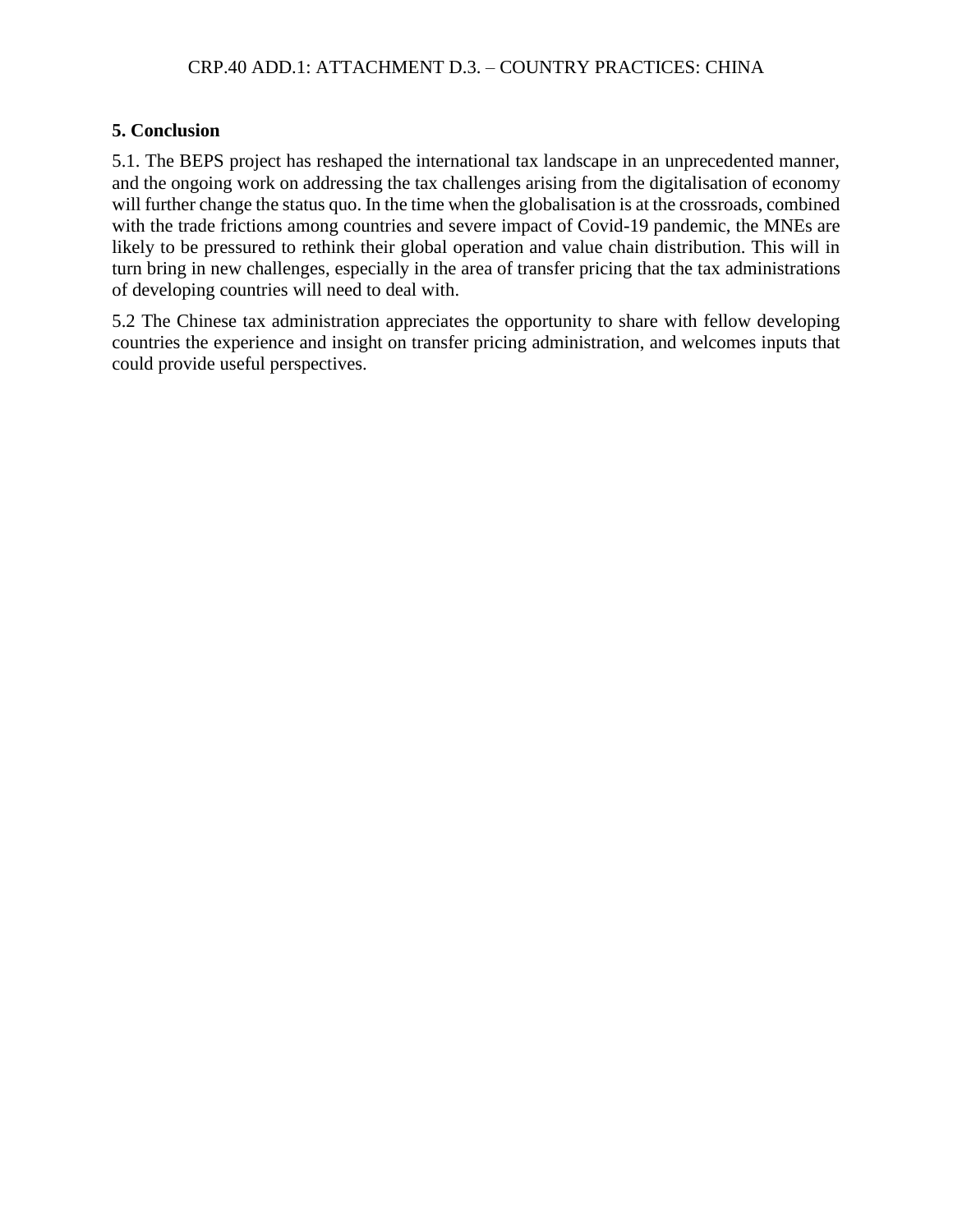# **TRANSFER PRICING – KENYA'S EXPERIENCE**

#### **Introduction**

Transfer pricing refers to the setting of prices for transactions occurring between associated entities. It is a common practice with globalization and growth in international trade. Transfer pricing manipulation increases the risk of capital flight and shifting of profits by multinational enterprises. Kenya has put up measures to protect her tax base from transfer pricing risks posed by cross-border transactions between related entities, through enactment and enhancement of tax legislation and administration.

#### **Transfer Pricing legislation in Kenya**

Section 18(3) of Income Tax Act, Chapter 470, Laws of Kenya, is the basic legislation governing transfer pricing in Kenya. The Section requires that the business income from dealings between a resident person or a permanent establishment with a related non-resident person, be determined as if the parties are independent persons dealing at arm's length. The Income Tax (Transfer Pricing) Rules, 2006, provide guidelines to be applied by related enterprises in determining the arm's length prices of goods and service in transactions involving them. The Income Tax (Transfer Pricing Rules) 2006 heavily borrows from the Organisation for Economic Co-operation and Development (OECD) Transfer Pricing Guidelines.

#### **Transfer Pricing developments**

Kenya's transfer pricing legislation has been enhanced over the years. Section 18(3) of the Income Tax Act has been in the Act since its enactment in 1973, but remained largely untested for several years until the hallmark transfer pricing case of Unilever (Kenya) Limited that was ruled in 2005. The audit conducted on Unilever (Kenya) Limited in 1998, revealed that Unilever (Kenya) charged lower prices to Unilever (Uganda) than those charged both to customers in Kenya and to unrelated parties in the export market both in Uganda and elsewhere. This led to a dispute that went to the courts of law. The case was ruled in favor of Unilever, based on two main reasons: that there were no regulations to guide the application of Section 18(3) at the time; and Section 18(3) was itself unclear, placing burden of proof on the Commissioner and not on the taxpayer. Following the judgment in the case of *Unilever Kenya Ltd v Commissioner of Domestic Taxes* in 2005, Kenya issued the Income Tax (Transfer Pricing Rules) 2006.

There have been subsequent legislation amendments on section 18(3) and other related sections:

- **IF** In 2010, the section was amended to get rid of the statement that required the Commissioner to prove that the transactions were arranged in such a way to reduce taxable profit.
- To minimize tax leakage through transfer pricing, section 18(6) was also amended in 2010 to include transactions between individuals who are related by consanguinity or affinity.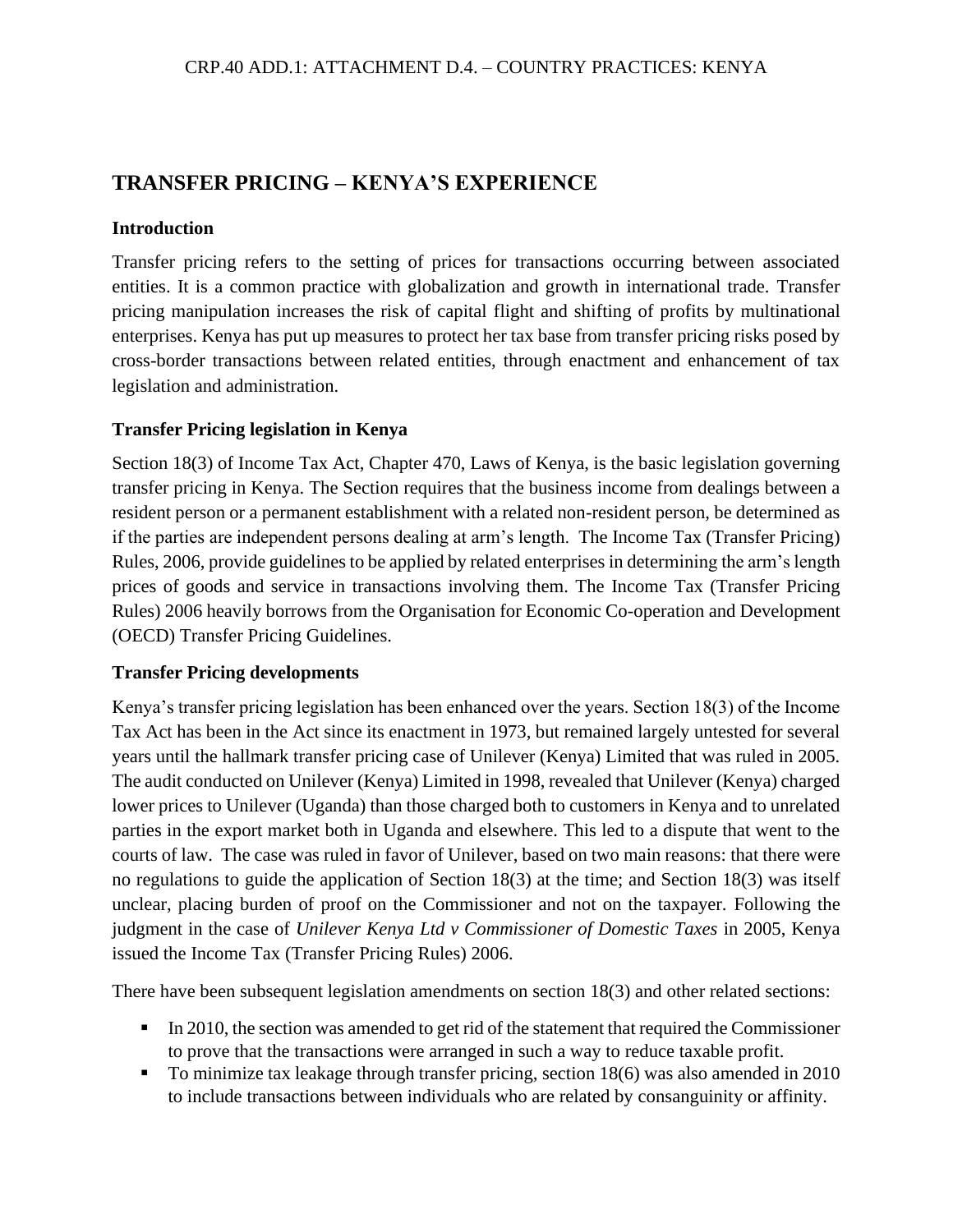- Through Legal Notice No. 54 of 2012, the Commissioner may issue guidelines on application of the transfer pricing methods set out in the Transfer Pricing Rules.
- The Finance Act 2014 expanded the scope to include the dealings between a non-resident and its permanent establishment (PE).
- The Finance Act 2017, introduced section 18A, that brought transactions with taxpayers in preferential regimes within the scope of Transfer pricing (in line with BEPS action 5 on Harmful Tax practices).

These amendments have eased the practical application of the transfer pricing legislation in Kenya. The transfer pricing legislation is now widely applied by both Kenya Revenue Authority (KRA) and the taxpayers in the determination of arm's length price. Several transfer pricing audits have since been conducted and disputes resolved, raising substantial revenues. Many companies with related party cross-border transactions have now registered their transfer pricing policies with the Commissioner.

# **Embracing the G20/ OECD BEPS Project outcomes**

Kenya has embraced internationally recognized guidelines namely United Nations (UN) and OECD Transfer pricing guidelines and the OECD Base Erosion and Profit Shifting (BEPS) project outcomes.

Kenya has embraced the BEPS outcomes and has gone ahead to implement some of the recommendations contained in the BEPS reports. Kenya is in the process of reviewing the Income Tax Act and KRA has proposed several amendments to be included in the revised Act to address BEPS issues. Some of the developments include:

*a) Transactions with companies in low tax jurisdictions*

The widening the definition of related parties within the meaning of international transactions to include companies in low tax jurisdictions, or tax havens to give lee way to transfer pricing review of transactions entered into with a company in a tax heaven even in situations where no relationship between the two companies is seen.

*b) Preferential tax regimes*

Kenya has expanded the scope of transfer pricing legislation to include transactions with related resident entities operating in preferential tax regimes, in line with BEPS action 5 on Harmful Tax practices.

## *c) Transfer pricing documentation*

Kenya is in the process of enacting rules regarding transfer pricing documentation to enhance transparency. It has already developed a tax return that is meant to ensure that all the required information is disclosed. This is proposed to cover:

- Country by country reporting
- Disclosure of beneficial ownership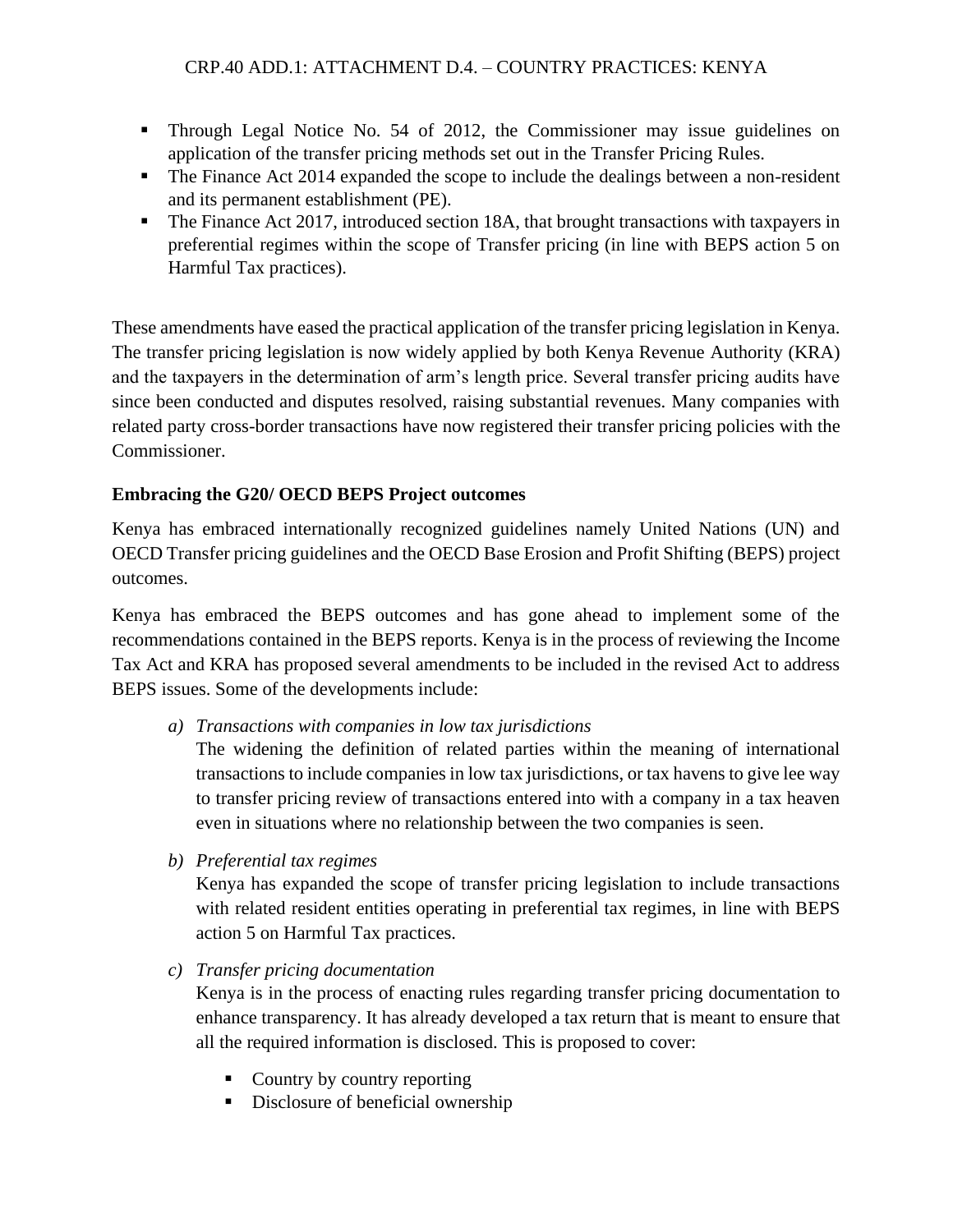- Domestic operations disclosures
- **Imposition of penalties on failure to maintain and or avail transfer pricing** documentation
- *d) Widening the scope of Permanent Establishment (PE)*

Kenya is in the process of widening the scope of PEs to include activities that were omitted previously, for instance dependent agents, commissionaire agents among others. This is in line with BEPS Action 6.

*e) Pricing of commodities*

Proposal to have an additional method for benchmarking commodities using data from international or domestic commodities markets. This is in addition to the conventional methods.

- *f) Enhancement of Dispute Resolution under Mutual Agreement Procedure (MAP).* Kenya is open to resolving tax disputes with countries which it has tax treaties with in line with BEPS Action 14.
- *g) Development of a multilateral instrument* Kenya is already in the process of reviewing existing Double Tax Treaties (DTAs), identifying gaps within the DTAs to propose measures to address the gaps identified in the DTAs, In line with the outcome of BEPS Action 15.

#### **Other developments and proposals**

Other enhancements in tax legislation and administration to protect against base erosion and profit shifting from cross-border transactions include:

#### *a) Mutual Administrative Assistance in Tax Matters (MAC)*

Kenya has ratified the Mutual Administrative Assistance in Tax Matters (MAC) agreement which is to be deposited with the OECD, promoting the ability to exchange tax information with other jurisdictions globally; upon request and later to enter into process of exchange of information automatically and spontaneously

#### *b) Management of Treaties*

Kenya is in the process of preparing a treaty policy and a treaty negotiation strategy which is meant to secure and safeguard taxing rights.

*c) Proposal to anchor Advance Pricing arrangements (APA) in the legislation* Kenya has already developed a framework for APA and it has also made proposals to have APA anchored in law

d) *Kenya has already joined the Global Forum on Exchange of Information and Transparency*.